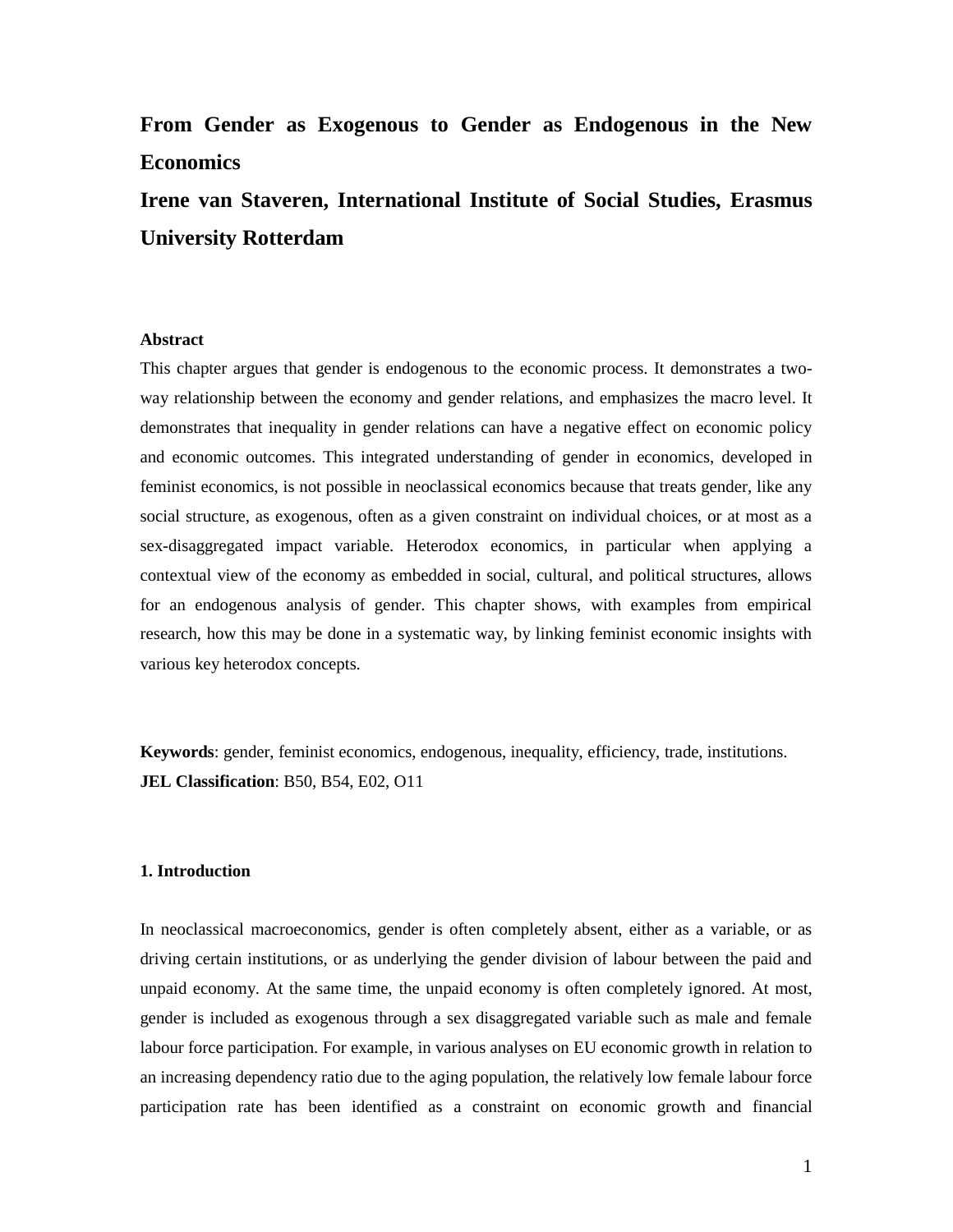sustainability of pension systems. Alternatively, some macroeconomic analyses may point at unequal impacts of macroeconomic phenomena on men and women, for example studies that have shown that cheap labour export strategies of developing countries have generated more employment for women as compared to men, because the kind of industries that have relocated to these countries are typically female intensive industries (textiles, garments, microelectronics assembly). So, women are recognized to benefit more than men from the jobs created in export industries. This is simply taken as a differential impact of export growth strategies, as if underlying gender relations, for example expressed through the gender wage gap, plays no role in bringing precisely such a female-intensive export strategy about. Apart from these examples, in which gender is pictured as an exogenous variable, a constraint, or a social differentiated impact variable of an economic strategy, the far majority of mainstream macroeconomics completely ignores gender.

The reason for the limited attention to the role of gender in economic analysis is that it is not recognized as part and parcel of economic processes and policies. In neoclassical economics, certainly in macroeconomics, agents are assumed to be homogeneous, so that rational economic man becomes the representative agent in economic analysis. REM, however, is implicitly defined in stereotype masculine terms (Folbre, 1994). He is competitive, not cooperative; he follows a maximization algorithm without an eye to social and moral context; he is de default head of household and breadwinner, who performs no unpaid work unless he regards it as leisure. In heterodox economics, gender can be understood as an endogenous variable, shaping and being shaped by economic forces, trends and policies. Gender must be understood as, first, shaping market processes in terms of access to and control over resources, such as education or incomes, second, as shaping people's choices and opportunities and constraints, for example in segmented labour markets with typically feminine and masculine jobs, third, as being inherently part of macroeconomic trends, for example through fluctuations in the female labour force participation rate, and forth as underlying the household gender division of labour leading to a large female intensive unpaid economy. Such a more differentiated and layered understanding of the relationship between gender and the economy – as a two way rather than a one way relation, as partially positive and partially negative – provides an important social dimension to economic analysis, a form of embedding economic analysis in social behavior and structures. As a consequence of developing such gender-aware economics, or to put it more explicitly, feminist economics, simple, straightforward conclusions on the goodness or badness for women and men of certain economic processes or policies can no longer be defended. Economic analysis should no longer reduce important influences on the economic process and from the economic process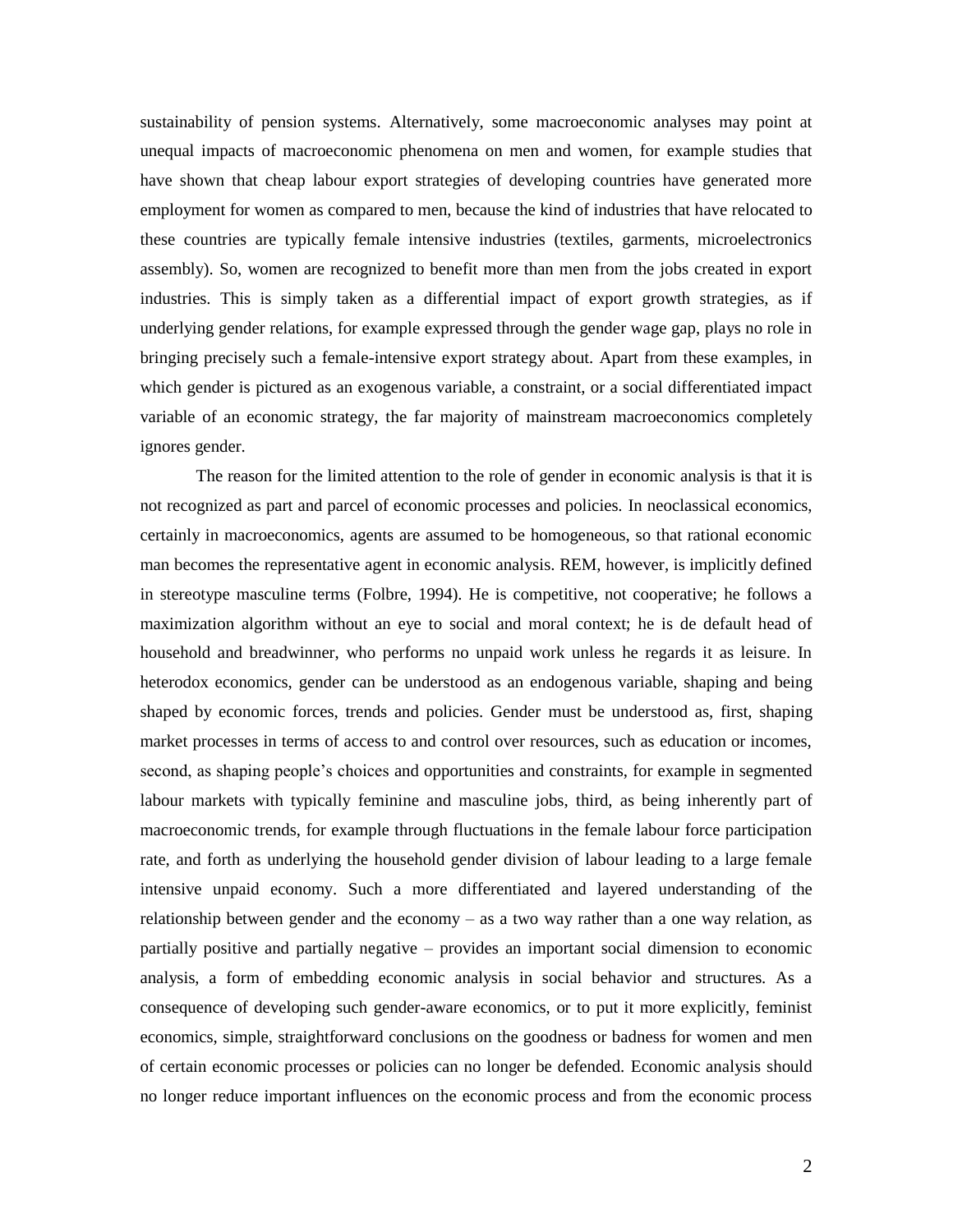on social phenomena to exogenous variables. One such important force is gender, which influences the economy and is at the same time influenced by it, in a two-way process.

In this chapter, I would like to show that in heterodox economics, particularly feminist economics, but also strands of structuralist economics, social economics and institutional economics, gender has increasingly been recognized as endogenous to the economic process. This implies that not only there are economic impacts that are often different – unequal – for men and women, but also that existing gender relations have an impact on the economy, either positive or negative, and on economic outcomes. And, that these two directions of the relationships between the economy and gender mutually influence each other, directly as well indirectly through feedback effects. In neoclassical economics, gender is at most included as simply sexdisaggregated labour market variables, mostly limited to the labour supply variable. Differences in labour supply and its elasticity are then attributed to exogenous variables such as the availability of childcare or culture. The analysis of gender differences in the labour market, hence, is then reduced to the behavioral question why women behave differently in the labour market than men, without understanding how gender affects the economic process and is being influenced by dynamic efficiencies, unpaid work, asymmetric institutions, risk-strategies of households, path-dependence of institutions that generally benefit males over females. At the micro level, there exists already a substantial body of literature on such two-way relationships between the economy and gender, in particular in labour economics and household analysis. At the macro level, however, the literature on this two-way relationship between gender and the economy is still at an early stage of development. But what does emerge from this literature is that for a full understanding of the macro economy, gender can no longer be ignored. In the present chapter, I will point out in which ways gender helps to improve macroeconomic analysis, with examples from my own work in development economics.

## **2. Micro-meso-macro approach, long-run inefficiencies and short run efficiencies of gender inequality**

Elson (1995) has developed the so-called micro-meso-macro approach to studying gender impacts of macroeconomic policies and feedback effects. The approach focuses on the linkages between the micro and macro levels through households, structured labour markets and other structured markets (land, credit), gender asymmetries in institutions (welfare regimes, property rights, childcare arrangements, tax systems), and macro economic policies (trade, privatisation, devaluation). At the same time, the micro-meso-macro approach recognizes trends in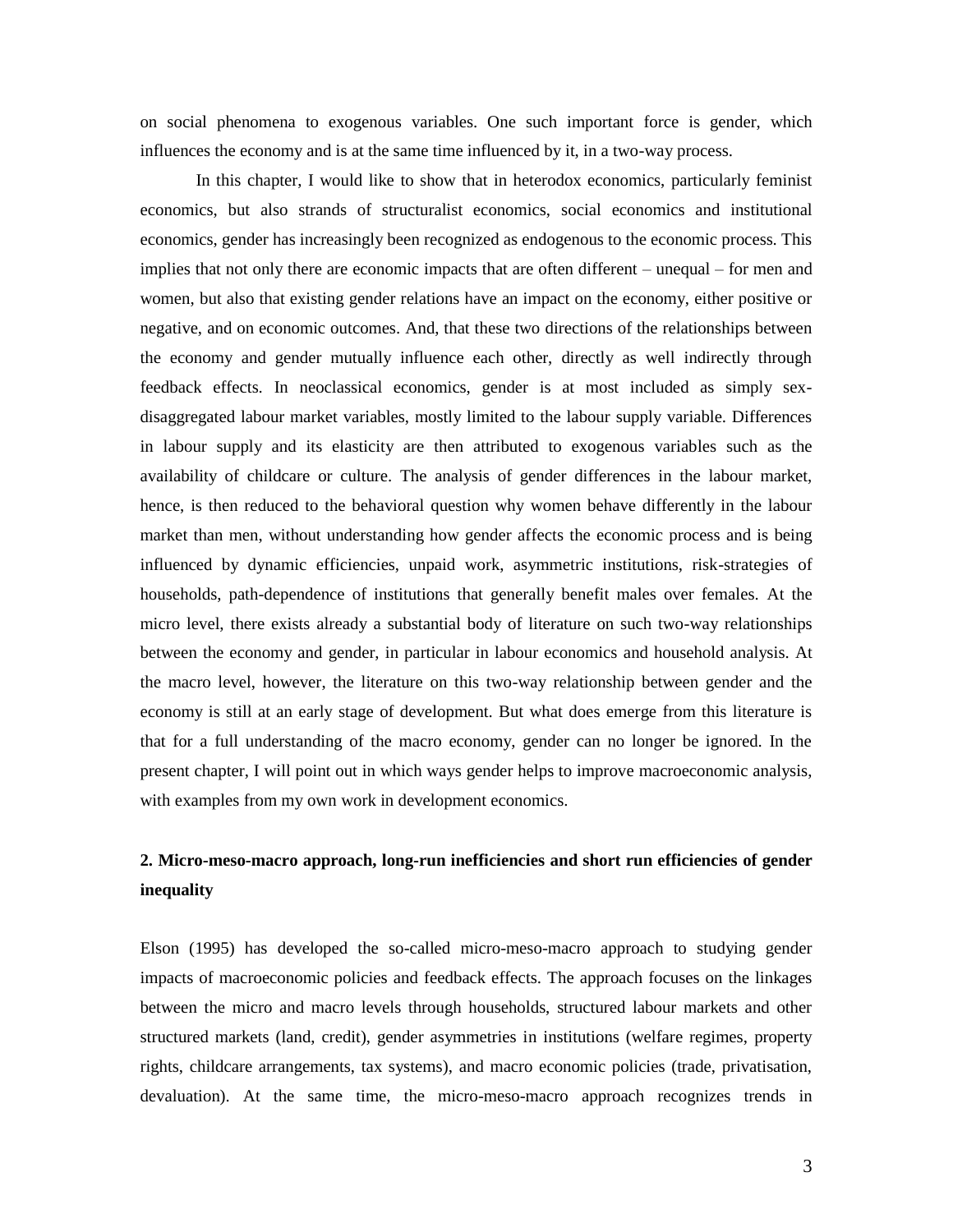macroeconomic variables, such as export volumes or GDP growth rates that are partly driven by gender relations (female labour force participation, household dependent agricultural export supply response, female or male intensive employment sectors). So, the micro-meso-macro approach enables a two-way analytical framework for the analysis of gender and the economy, moving back and forth between the micro and macro level of analysis. This framework helps to recognize inefficiencies of gender inequality.

Feminist economists reject the mainstream assumption that economic growth will automatically bring a reduction in gender inequality. Inglehart and Norris (2003) conclude from their cross-country research that: "growing affluence does tend to generate the expansion of literacy and schooling, the establishment of a social protection safety net, and the rise of whitecollar jobs in the service sector, but this process is not inevitable. Nor does it necessarily automatically benefit women's lives" (5f). At the same time, gender inequality can be bad for growth, because inequality excludes women from production, it demotivates efforts for improvement and hence keeps female productivity low, it may cause social conflict chasing away investment, and it allows for male rent-seeking. Hence, there is no straightforward relationship between efficiency and equality in general and gender equality in particular. This insight goes against the standard way of viewing the relationship between efficiency and equity as a trade-off in the welfare theoretical concept of Pareto Optimality.

One of the first economists who proposed an alternative efficiency notion that does take equality into account was also the first woman who received a PhD degree in economics, Margaret Reid. She redefined efficiency in a common-sense way as the minimization of waste (Reid, 1934; 1943). This basic idea of efficiency as the minimization of waste was recognized already by Adam Smith, Karl Marx and Thorstein Veblen. Walsh (2000) reminds us that Smith "is savage when he sees the surplus being squandered by the profusion of the great" (p. 21) and he also reminds us that Marx' concept of exploitation included the recognition of waste of the surplus on luxury when it is shifted from labour to capital. While the founder of institutional economics, Veblen (1931), has criticized the waste of conspicuous leisure and consumption, arguing that "the utility of both alike for the purposes of reputability lies in the element of waste that is common to both. In the one case it is a waste of time and effort, in the other it is a waste of goods" (p. 126). Veblen (op. cit) particularly pointed at the higher class ideal of the housewife as a luxury and a waste of human resources. His contemporary, Charlotte Perkins Gilman, wrote about women's economic position in a similar way, pointing out that women's household production at an individual basis is inefficient as compared to communal kitchens and other forms of joint production for family consumption (van Staveren, 2003). Hence, the gender norm of the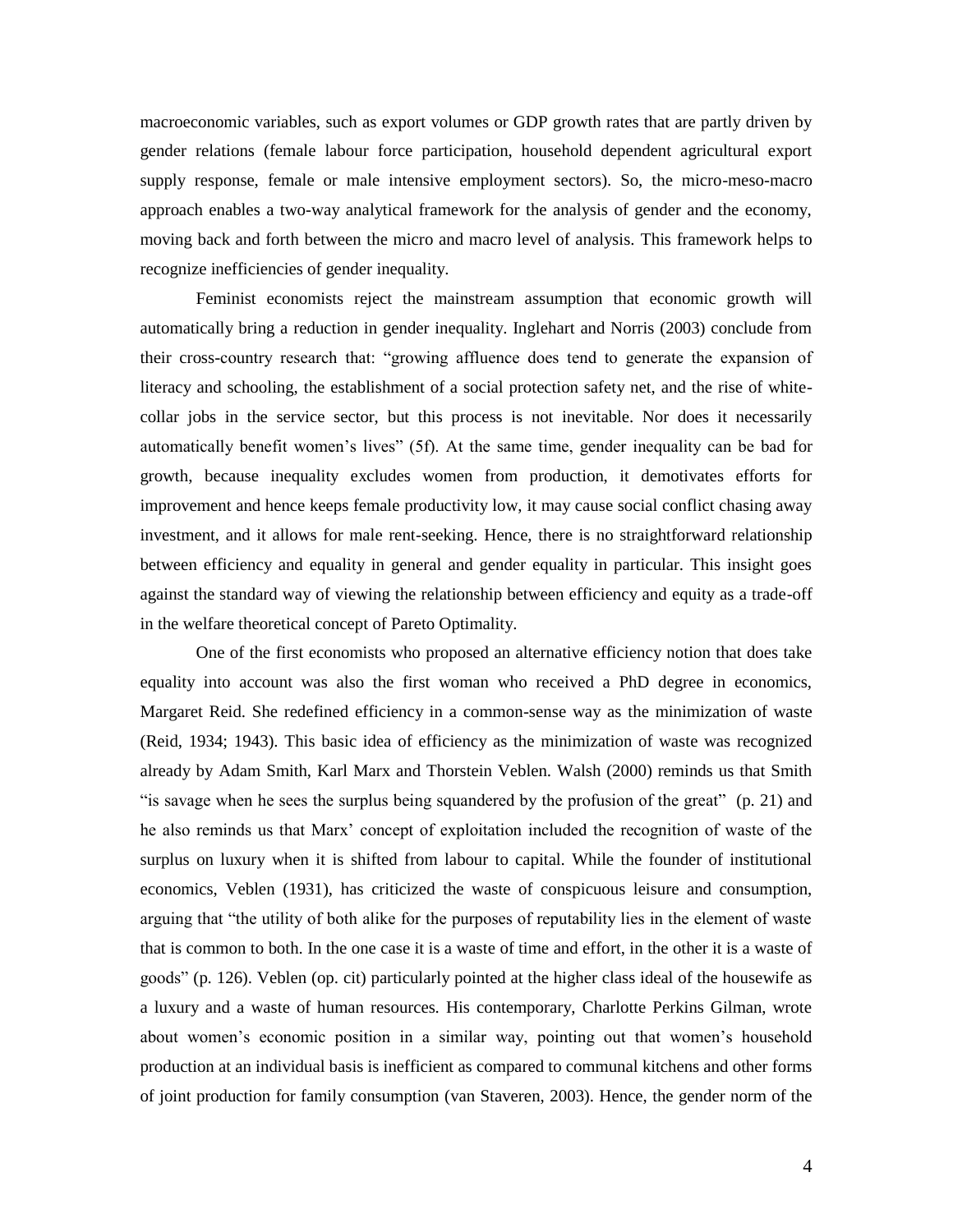traditional division of labour between a breadwinner and a housewife implies two forms of waste: of female human capital for the labour market and of productivity in ignoring economies of scale in household production.

Reid (1943) referred to her efficiency notion as the minimization of waste to waste in *consumption* when the rich consume far more than the poor; waste in the *production* of goods that have negative externalities (giving the example of tobacco); waste through inefficient *methods of production* (partially related to economies of scale); and waste through *market equilibria* allowing for the under-use and under-investment of production factors (leading to sub-optimal land-use and unemployment). In her work in agricultural economics, Reid (1943) argued that the partial production for own use among US family farmers was rational in a dynamic perspective in a context of uncertainty about yields and world market prices, and therefore efficient for the US food sector. The production for own use protected family farmers from food insecurity and distress sales in bad times and provided a buffer against too high market volatility. Hence, Reid's understanding of efficiency was a pragmatic one, rejecting the welfare theoretic assumptions of perfect markets, constant returns to scale, and absence of power, while recognizing that real world economies are influenced by uncertainty, power relations and asymmetric institutions. These imperfect conditions of markets require a shift away from efficiency as a static criterion of evaluation – the evaluation of an equilibrium – towards a dynamic criterion, evaluating waste in the economic *process*, rather than in an idealized market *outcome,* as Blaug (2001) has argued. Moreover, it shows that under certain conditions, more equality raises efficiency rather than lowers it, in particular over the long run.

In addition, there is a problem with the libertarian belief that free exchange provides the best incentive structure for efficiency to occur. Because it ignores the real world situation in which quite often some agents lack the endowments for any beneficial exchange – even in the absence of market imperfections. In other words, libertarianism assumes that exchange is by definition voluntary when not forced or constrained from outside. But voluntary exchange may also involve involuntary losses when there is too much imbalance in endowments and opportunities, and hence, inequality in bargaining power between market parties. That is why genuine voluntary exchange can only exist when there is a feasible non-exchange option (Sen, 1981; Walsh, 2003). Without such a fall-back, exchange of one's last resource or even of non-economic goods such as one's children or bodily integrity, will not be voluntary, but simply the only option available for short-term survival. This is precisely why we see illegal transactions of women's bodies in sex trade, as well as involuntary prostitution in many societies where women have limited property rights, where inheritance laws are gender biased, and where investment by parents in their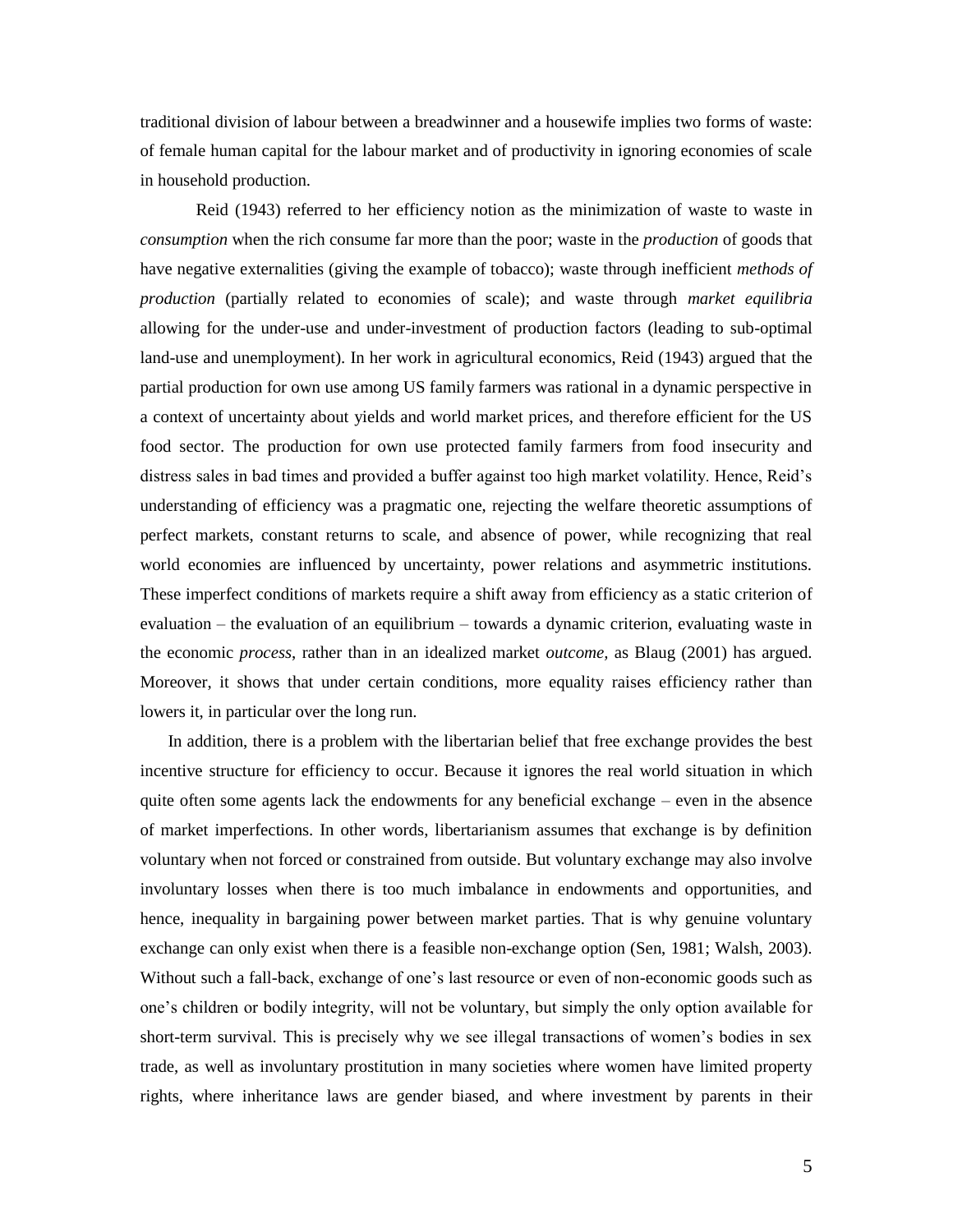children's human capital is biased against daughters. So, paradoxically, voluntary exchange will only be voluntary with what Sen (1981) has labeled a feasible option for autarky. Distress sales or underinvestment may be regarded by libertarians as voluntary in a static sense, but they undermine an agent's resource base, and hence, crowd out productive capacity in the long run. This is clearly not voluntarily chosen by agents while it is neither efficient in a dynamic sense, making people dependent on others or the state. Distress sales or underinvestment can only be prevented by trade-independent security, deriving from resources such as savings, wealth, community care, access to commons, public goods or welfare support. Most people who experience a disadvantaged exchange position have very few resources to provide for themselves, except their labour power. And even this may not be in demand, as it may be only potential rather than actual labour power, due to lack of nutrition and health (Dasgupta, 1993), or it may not earn sufficient market value to survive (Kurien, 1996), or a combination of factors including lack of aggregate demand keeping the demand for labour low at any wage rate (Walsh, 1996). Therefore, only an institutional setting of markets that acknowledges equal basic entitlements for men and women alike and other mechanisms that prevent inequality-inducing accumulation will be able to reflect genuine free trade, which may enhance efficiency (van Staveren, 2007c). Below, I will refer to two types of inefficiencies from gender inequality in markets. Through the micro-mesomacro link these inefficiencies tend to have a negative impact on growth, stability, and aggregate productivity because of the sheer size of gender-based inefficiencies.

First, gender inequality is inefficient in the allocation of resources, for example in financial markets. In the experience of the Grameen Bank in Bangladesh, loans to women yield substantially higher household consumption than loans to men. In the case of women, it takes an average of 0.91 dollars lent to generate 1 dollar of household consumption, as compared with 1.48 dollars for men (Morduch 1999: 1593). The Grameen experience shows that lending to women is not less profitable than lending to men – on the contrary, female repayment rates are higher. In 1991, 15.3 per cent of male borrowers from the Grameen Bank missed repayments, compared with only 1.3 per cent of female borrowers (Morduch 1999: 1583). Other research on micro-credit in Bangladesh concludes that loans to women generally yield higher marginal returns than loans to men (Pitt/Khandker 1998). So, discrimination against women in financial markets is not only unfair but also inefficient.

Second, at the aggregate level, gender inequality appears to lead to losses in GDP growth. A regression analysis over the period 1960-1992 with GDP growth as the dependent variable and education and employment among the independent variables indicates that Sub-Saharan Africa has suffered considerable growth losses from gender biases in educational investment. If Sub-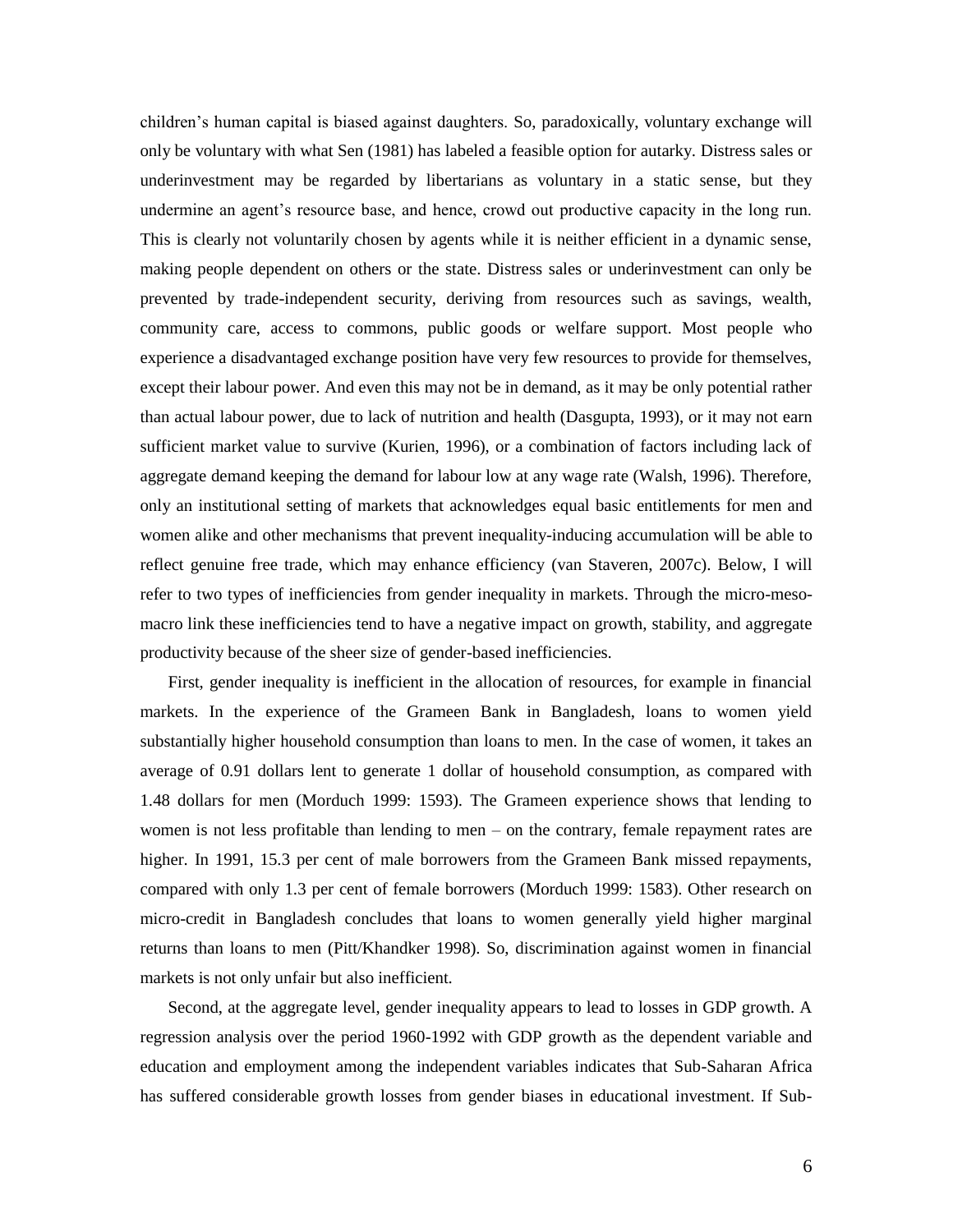Saharan Africa had matched East Asia's growth of educational attainment for women, annual per capita GDP growth would have been about 0.5 percentage points higher (World Bank 1999: 15). In addition, if Sub-Saharan Africa had matched East Asia's growth rates in female sector employment, annual per capita GDP growth would have increased by more than 0.3 percentage points (World Bank 1999: 16). So, together, gender biases in investment in education and in employment have reduced annual per capita GDP growth in Sub-Saharan Africa by 0.8 percentage points (World Bank 1999: 17). In a similar study on the economic losses of missing the Millennium Development Goals on gender equality, Klasen and Abu-Ghaida (2004) have calculated that off-track countries are likely to suffer between 0.1 and 0.3 percentage points per capita growth.

The examples point out that discrimination of women is not only unfair but also inefficient. This inefficiency is generated through various mechanisms, in which asymmetric institutions play an important role: institutions that represent power, and protect the interests of the powerful – in this case men and masculine ideals such as being a male breadwinner, - over the marginalized, in this case women and the denigration of femininity such as caring roles in the household. Another mechanism is the law of diminishing marginal returns, which is ignored by common gender beliefs held by individual agents as well as by policy makers that male farmers, or male children, are more deserving of scarce investments on their lands or in their human capital than women and girls.

There is, however, also a reverse mechanism which turns gender inequality into a competitive advantage, and hence, a mechanism for growth. This mechanism occurs when gender inequality reflects exploitation supported by asymmetric institutions of exclusion and discrimination. This is particularly the case for the labour market, in which women's wages tend to be not only lower than men's wages for similar work, but also low relative to women's average productivity. This is generally referred to as the gender wage gap. Stephanie Seguino (2000a and 200b) has demonstrated in two empirical studies on the relationship between growth and the gender wage gap for manufacturing exporting countries in Asia, that growth is positively correlated with the gender wage gap. In other words, her studies have shown that the fast growing Asian economies have in effect been able to grow so fast, partially by paying very low wages to women, relative to men: countries with the highest gender wage gap appeared to reap the highest export earnings relative to their GDP, by using low women's wages as a major competitive advantage.

This practice can persist due to imperfections in the labour market, in combination with structural unemployment. On average, for developed and developing countries, women's wages are 75% of men's wages. Some countries do better, with gender wage gaps around 10% (such as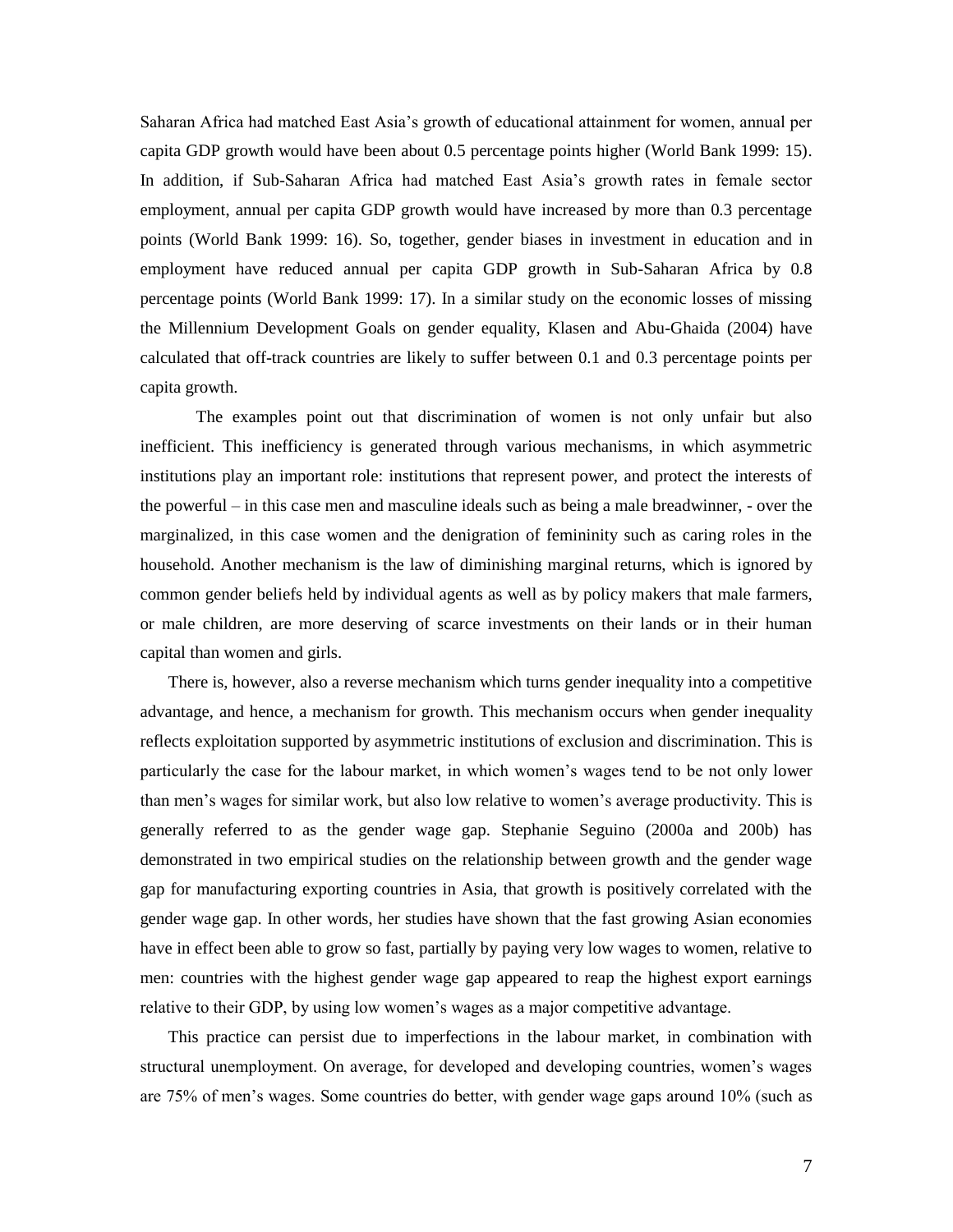Vietnam), whereas other countries have gaps in the range of 30-40% (such as Japan and Korea). Of this gender wage gap, about half cannot be explained by gender differences in human capital or functional characteristics of women's and men's jobs, while the other half is due to gender inequalities in education, and the gender division of labour in the household (expressed in temporary labour market drop-out due to child raising, or part-time or flexible work in order to combine paid work with gender-unequally distributed child care responsibilities).

In the globalised economy, it is hard to undercut this negative mechanism linking gender inequality to growth, when it is used as a competitive advantage. There are, however, two clear policy responses indicated in feminist economic analysis that would help to move away from this short-run growth strategy and help move developing countries to a long run growth path of increasing value added and increasing levels of productivity in their exports, with a lower gender wage gap. The first policy strategy is a political economy one, recommending a globally agreed minimum labour standards package, such as advocated in the ILO's Decent Work programme (Barrientos, 2007). This package should explicitly include gender equality in wages, the removal of gender-based hiring and firing practices that now keep labour markets gender-segregated, and a revision of education and training systems away from stereotype feminine and masculine areas of specialization. The second policy strategy is a macroeconomic one, advocated, among others, by Blecker and Seguino (2002). This policy is geared towards the removal of dynamic inefficiencies arising from wage discrimination. These inefficiencies occur in the long run, and result from reductions in female labour supply and low work motivation which leads to relatively low labour productivity. If the gender wage gap would be eliminated, female labour productivity would increase, while, through the increase in female labour supply responding to higher wages, the average nominal wage level would not increase proportionally. So, although in the short run women's low wages might be instrumental in keeping production cost competitive, in the long run the disincentives to female labour input are likely to create lock-in effects of cheap female labour, low productivity, low earnings, and hence, a disadvantaged macro economic strategy for a country in the long run, also referred to as 'low road development'. Removing gender inequalities in export sectors would help to prevent such a lock-in into low road development.

#### **3. Gender and trade dynamics**

In our book, *The Feminist Economics of Trade*, we have shown how gender inequality can have an impact on trade-related outcomes, such as the terms of trade and the composition of exports and domestic versus export output (van Staveren et al., 2007). Shaianne Osterreich (2007) takes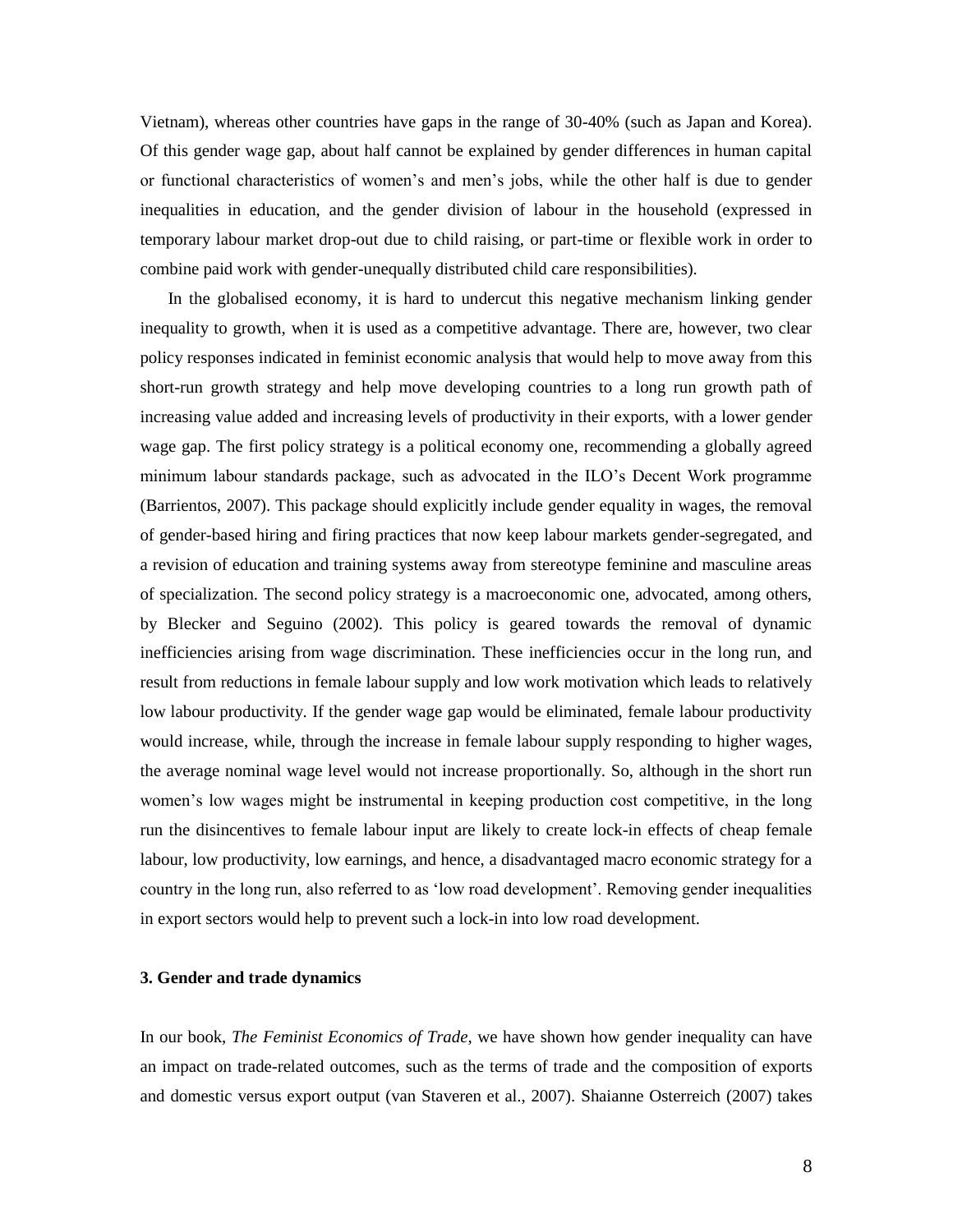as a starting point the Prebisch-Singer hypothesis that the net barter terms of trade between South and North tend to deteriorate (a hypothesis for which there is ample empirical support). Prebisch and Singer argued that the underlying mechanism for this uneven distribution of gains from trade lies in differences in labor markets in the South and North, with workers in the South having less ability to bargain for rises in productivity to be matched by rises in wages. Osterreich hypothesizes that gender inequality is an important aspect of these labor market differences. Using data from a selection of Southern and Northern countries for the period 1975-1995, she finds that a decline in the degree of labor market discrimination against women in the South relative to the degree of labor market discrimination against women in the North is associated with an improvement in the net barter terms of trade of Southern countries. So, if governments in the South take action to reduce labor market discrimination against women, this will help to counteract the tendency of their terms of trade to fall, bringing a larger share of the gains from trade to the South.

William Darity (2007) examines the ways in which unequal gender relations in agriculture interact with attempts to stimulate agricultural exports via devaluation of the currency. He develops a model of gender segregation of labor in smallholder export and subsistence (food) production, based on the empirical literature on sub-Saharan Africa. Both men and women participate in producing export crops, but only women produce subsistence goods. The model describes three different regimes of gendered power: coercion, in which men exercise power over the time women allocate to export crops, the sales of which are controlled by men; cooperation, in which women (guided by social norms of interfamilial behavior) willingly agree to allocate unpaid time to export crops; and compensation, in which women will not work on export crops without being compensated by their husbands. Darity models the effect of a currency devaluation, which raises the price that men get for export crops. Through coercion, co-operation, or compensation, women allocate more time to export crop production. The model illuminates how different regimes of gendered power affect the impact of export expansion. One inference is that if women resist coercion and are unwilling to work without pay, they will not switch into export crop production following devaluation, slowing down export expansion (see also Warner and Campbell 2000), which helps to explain the low supply response to currency devaluations in Africa in the 1980s and 1990s.

Gender-segregation in production is also a theme of the model presented by Blecker and Seguino (2002). Their model is based on the stylized facts of semi-industrialized economies, in which women produce a good that is largely for export though some is consumed domestically, and men produce a good that is only for the domestic market. Women earn less than men. The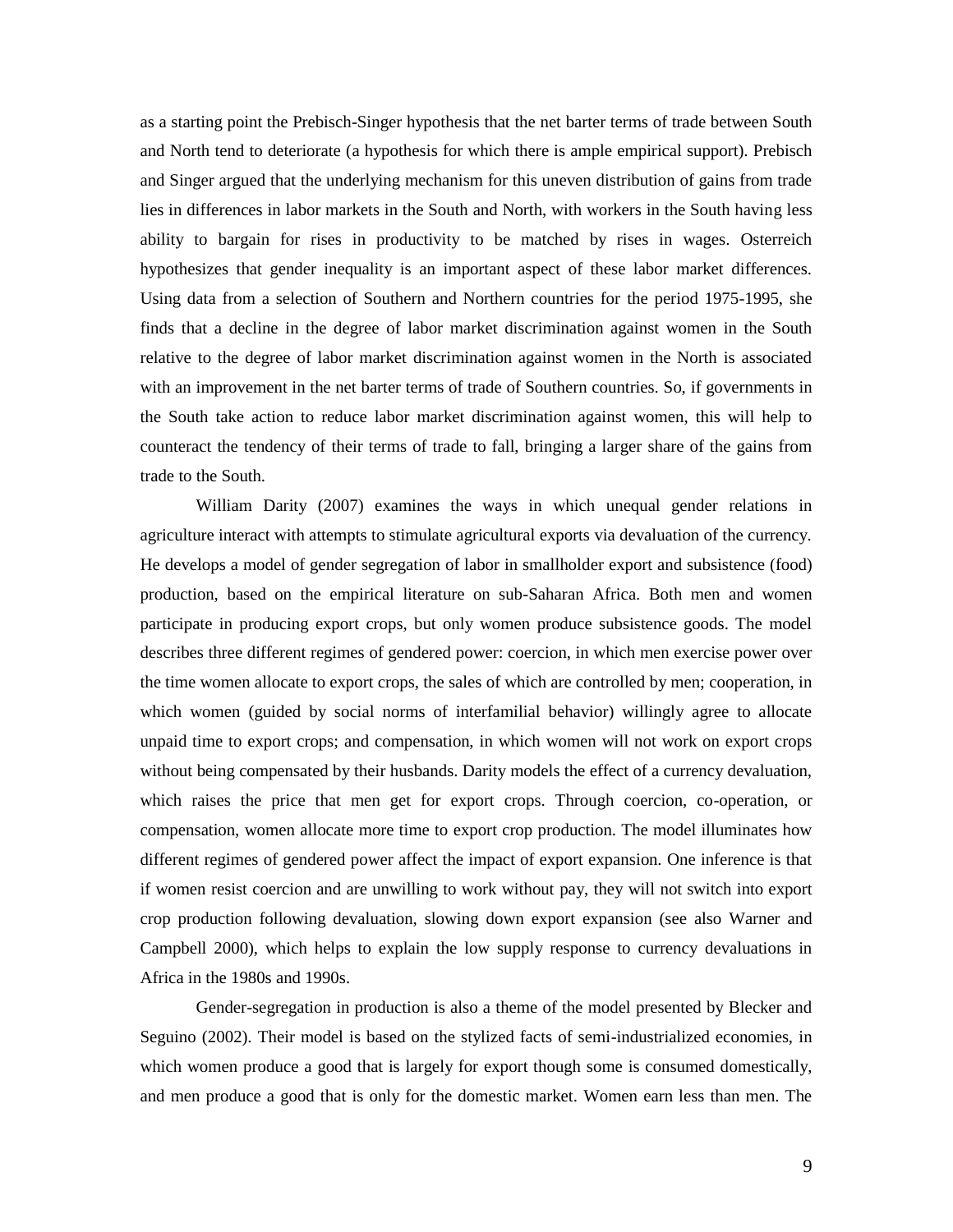model examines the effects on output of an exogenous rise in women's wages, holding male wages and the exchange rate constant. If export markets are price elastic, and workers' consumption of the export good is low, the output of exports is likely to fall, while the effect on production of domestic goods is ambiguous. On the other hand, if export demand is priceinelastic and worker's consumption of the export good is high, export production will expand; again, the effect on production of domestic goods is ambiguous. But these conditions are less likely to be met. Given the realistic assumptions of the model, reducing the gender wage gap by raising women's wages is likely to depress exports and may also depress production of domestic goods. If nominal wages of both women and men are flexible, and there is a crawling peg exchange rate, the effects are more complex and an increase in women's wages may be combined with export expansion.

Ozler (2007) uses plant level data for the period 1986-96 to examine employment by sex and skill level in three types of production, non-tradable, import-competing and export. As expected, net job creation rates were higher in the export sector than the other sectors for all groups of workers. Net job creation rates were higher for females than for males in all sectors, but the biggest gender gap was in the import-competing sector, which had the highest ratio of female to male job creation rates for production workers. Although women benefited from the gender gap in net job creation, women's employment was more volatile than men's, as measured by the female and male gross job reallocation rate (the sum of gross job creation and gross job destruction rates). While the growth of export production increased women's share of the labor force, economy wide factors contributed to making women's work more precarious than that of men. Hence quantitative gender gaps decreased whereas qualitative gender gaps increased.

Finally, Ebru Kongar (2007), challenges the neoclassical view that increased import competition reduces discrimination against women and the gender-wage gap. In a study on effects of import competition on the gender wage gap in Taiwan and Korea, Berik and van der Meulen (2004) have also challenged the hypothesis that more competition reduces gender discrimination in wages. They found that increased competition was positively correlated with wage discrimination against women, probably due to a reduction in women's bargaining power. Kongar investigates the wage and employment effects (disaggregated by sex and occupation) of increased import competition in the USA in the period 1976-1993, distinguishing between concentrated and competitive manufacturing industries. Wages are measured as 'residual wages' net of the impact of the effects of personal characteristics of workers other than sex, such as education, experience, marital status race and location. The study shows that the decline in the residual manufacturing gender wage gap, in a context of declining overall employment, was driven by changes in the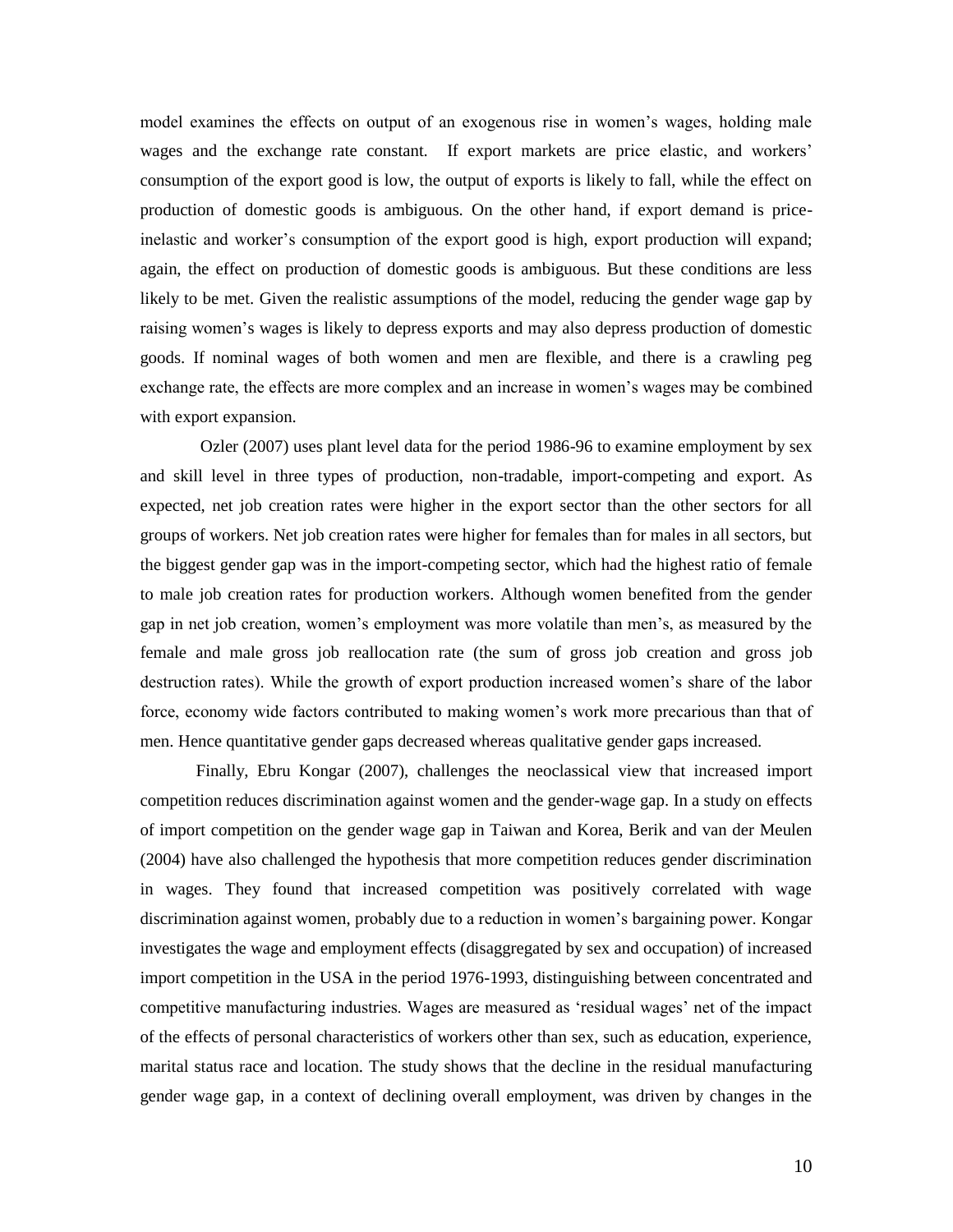composition of the female labor force rather than by a reduction of discrimination against women. In the concentrated industries, female low-wage production workers suffered disproportionately from import-related job losses, raising the average wages of the remaining smaller, more highly skilled, female work force, thus reducing the gender wage gap. By contrast, in the competitive industries, the female share of low-wage production occupations increased and average female wages declined. These differences reflect different firm strategies building on gender-based labour market segmentation in the two sectors, with those in the concentrated sector meeting import competition by adopting more skill-intensive production and those in the competitive sector increasing their use of cheap labor.

The studies on gender and trade show that the gender division of labour in the household, asymmetric gendered institutions affecting economic behavior of women and men, and labour market discrimination have significant economic effects. They limit gains from trade, reduce the supply response to exchange rate policy, support an exploitative competitive advantage, generate a trade-off between job gain and job security for women, and allow both competitive and concentrated industry to exploit the gender wage gap and women's weaker labour market position in strategic responses to globalization. Again, these research results from feminist economics show how varied the two-way relationships between gender and the economy are, and that they often hold each other hostage in a lose-lose situation, with possible short term gains but long run allocative and dynamic inefficiencies.

#### *3.1 An example: EU-Mercosur trade agreement*

I will illustrate with an example how trade elasticities of gender inequality may be calculated and applied to a particular trade relation in order to detect possible gender-trade relationships (van Staveren, 2007a). I will briefly assess the trade agreement between the European Union and Mercosur, which was initiated in 1995. Trade between the partner regions has increased since 1995 but follows a traditional North-South pattern of specialization with Mercosur specializing in agricultural exports and EU in manufacturing exports. The data refer to the period 1995-2005.

The denominator can be calculated in three different ways (in which i refers to a country or a region and <sup>j</sup> refers to a bilateral trading partner, or a trading block, or to all trading partners):

- trade volumes as a share of GDP of a country or a region:  $[EX_{ij} + IM_{ij}]/GDP_i$
- $\bullet$  bilateral or regional trade volumes as a share of total trade of a country or region:  $[EX_{ii} +$  $IM_{ii}]/[EX_i + IM_i]$
- $\blacksquare$  openness measured in tariff reductions of x per cent<sup>i</sup>.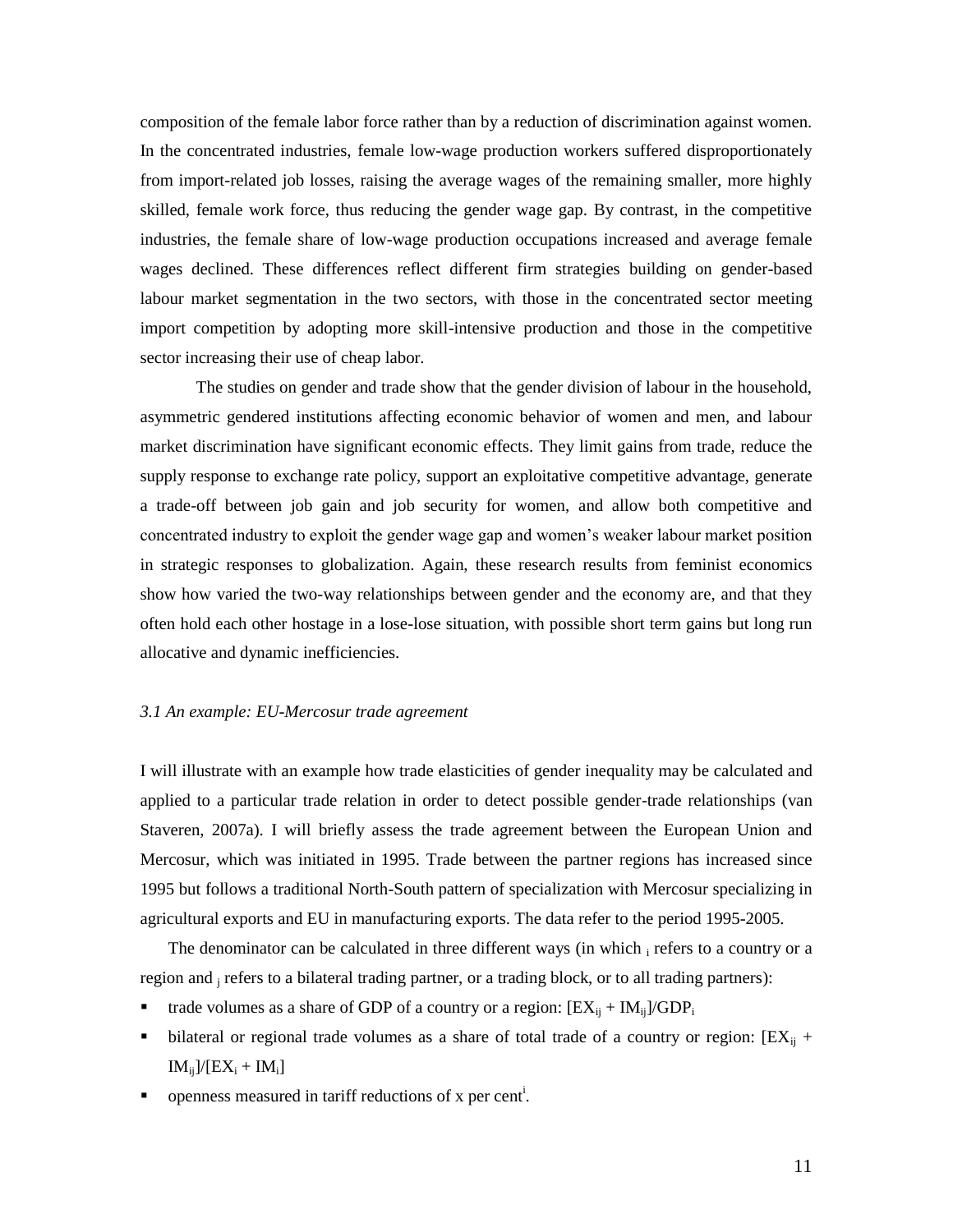In the indicators to be presented in the next section, I will use the first type of trade variable, that is, trade (import and export volumes) as a share of GDP.

For the numerator, there is a potential wide variety of variables available for measuring gender inequality, but data limitations as well as limited availability of research on gender effects of trade leaves only a small number of variables to be included in the indicators. These are variables measuring poverty, employment, wages, time use, childcare, and household food security. These variables are for many countries unfortunately only available at the aggregate level, while trade impacts can be expected to differ between sectors of the economy, in particular between export sectors, import competing sectors and the domestic sector. Nevertheless, they may provide a rough picture of the state of the art of gender inequality among trading partners, and may point out areas for in-depth research at the sector level.

Below follow some examples for numerator variables:

(1) trade elasticity of the gender gap in earned income  $d[Y^f/Y]/d[EX_{ij} + IM_{ij}]/GDP_i]$ 

(2) trade elasticity of the gender gap in labour force participation  $d[L<sup>f</sup>/L]/d[EX_{ij} + IM_{ij}]/GDP_i]$ 

(3) trade elasticity of gender inequality in export employment  $d[L_{ex}^f/L_{ex}]/d[EX_{ij} + IM_{ij}]/GDP_i]$ 

(4) trade elasticity of gender inequality in employment in import competing sectors  $\rm d[L_{\rm inc}^{\rm f}/L_{\rm inc}]/d[EX_{ij}+IM_{ij}]/GDP_i]$ 

(5) trade elasticity of the gender gap in unemployment rates  $\rm d[U^f\!/\!U^m\!/\!d[EX_{ij}+IM_{ij}]\!/\!GDP_i]$ 

(6a) trade elasticity of gendered job segregation  $dID/d[EX_{ij} + IM_{ij}]/GDP_i]$ 

(6b) trade elasticity of gendered job segregation in the export sector  $d[ID_{ex}]/d[EX_{ii} + IM_{ii}]/GDP_i]$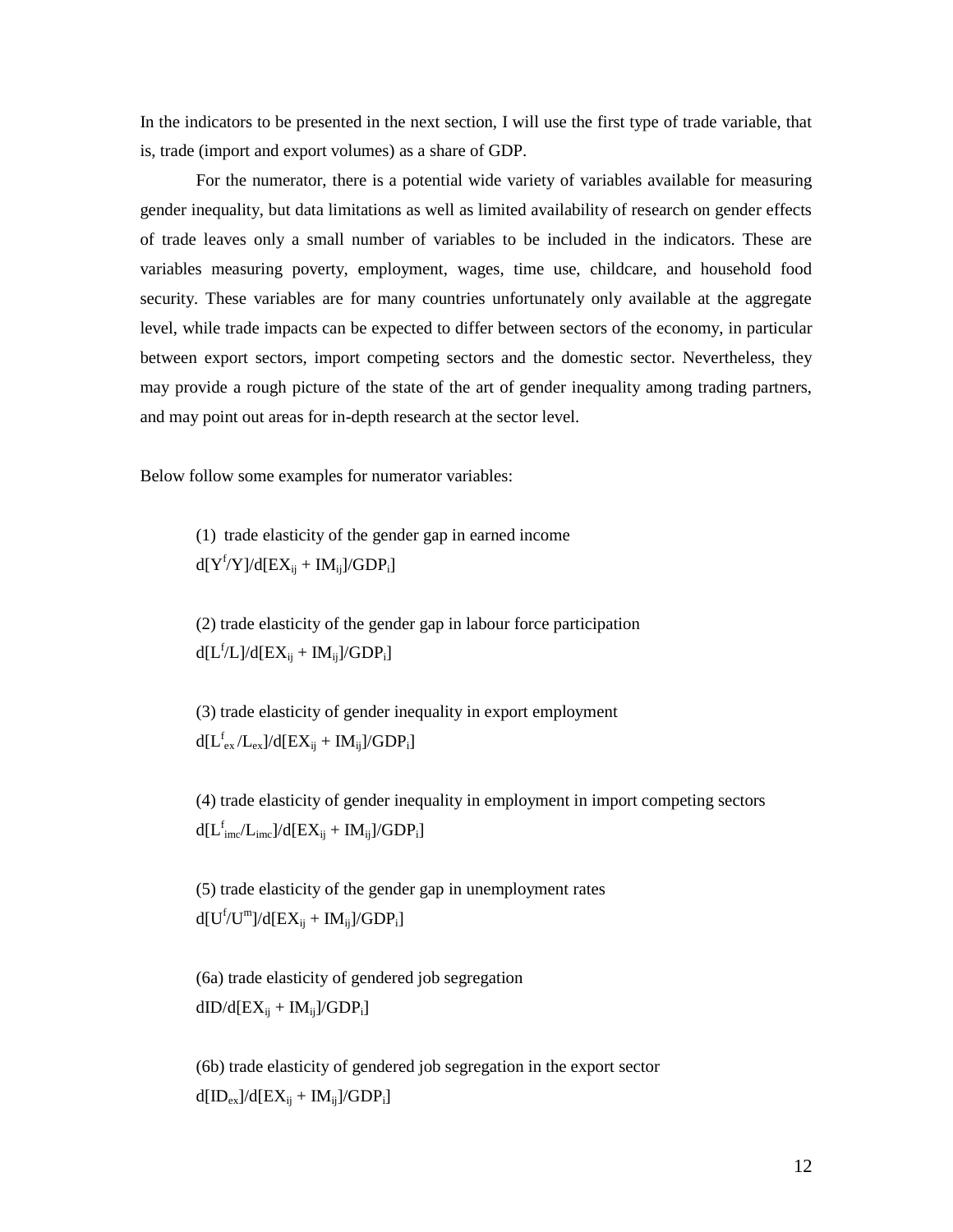(6c) trade elasticity of gendered job segregation in the import competing sector  $[ID<sub>ime</sub>]/d[EX<sub>ii</sub> + IM<sub>ii</sub>]/GDP<sub>i</sub>]$ 

(7) trade elasticity of relative women's wages in the export sector compared to other sectors

 $\rm d [W_{ex}^{f}/W^{f}]/d [EX_{ij}+IM_{ij}]/GDP_i]$ 

(8) trade elasticity of the gender gap in unpaid labour time  $\mathrm{d} \text{[UNPT}^{\mathrm{f}}\text{/}\text{UNPT}^{\mathrm{m}}\text{]/}\mathrm{d} \text{[EX}_{\mathrm{ij}} + \text{IM}_{\mathrm{ij}}\text{]/}\text{GDP}_{\mathrm{i}}\text{]}$ 

(9) trade elasticity of women's purchasing power for food d[[Y<sup>f</sup>/female population]/ $P_{\text{food}}$ ]/ d[EX<sub>ij</sub> + IM<sub>ij</sub>]/GDP<sub>i</sub>]

Filling in data for Mercosur-EU trade and gender inequality in the Mercosur countries, I found that the trade elasticity for food affordability is unity and negative  $(-42/41.9 = -1)$ . Mercosur exports mainly food items, the same that are consumed domestically. This may have led to a crowding out of domestic food supply by foreign demand, following the currency devaluations. The indicator suggests that it has become more difficult for women to perform their assigned roles in household as food providers, because women in Mercosur are net food buyers, not growers (over 80 percent of the population lives in urban areas). This is even more so the case, because absolute female (and male) income levels have declined over the period.

The indicator for the female employment share in the major export sector, agriculture, is negative and inelastic  $(-5.7/77.3 = -0.1)$ . So, the enormous increase in agricultural exports has not helped to increase the female employment share in this stable and expanding export sector in Mercosur. At the same time, we find that the trade indicator for the male employment share the major import sector, manufacturing, is negative and elastic  $(-28.5/12.6 = -2.3)$ . Thus there has been an increase in women's share of jobs in the sector that faces import competition. But, whereas in many other developing countries, a move of women from agriculture to manufacturing is generally an improvement of their employment condition since manufacturing is an expanding factor, in Mercosur it implies a shift away from an expanding stable export sector towards a vulnerable import-competing sector.

It is interesting to note that the gender wage gap has worsened for agriculture and improved for manufacturing. This may reflect shifts in relative labor scarcity along gender lines,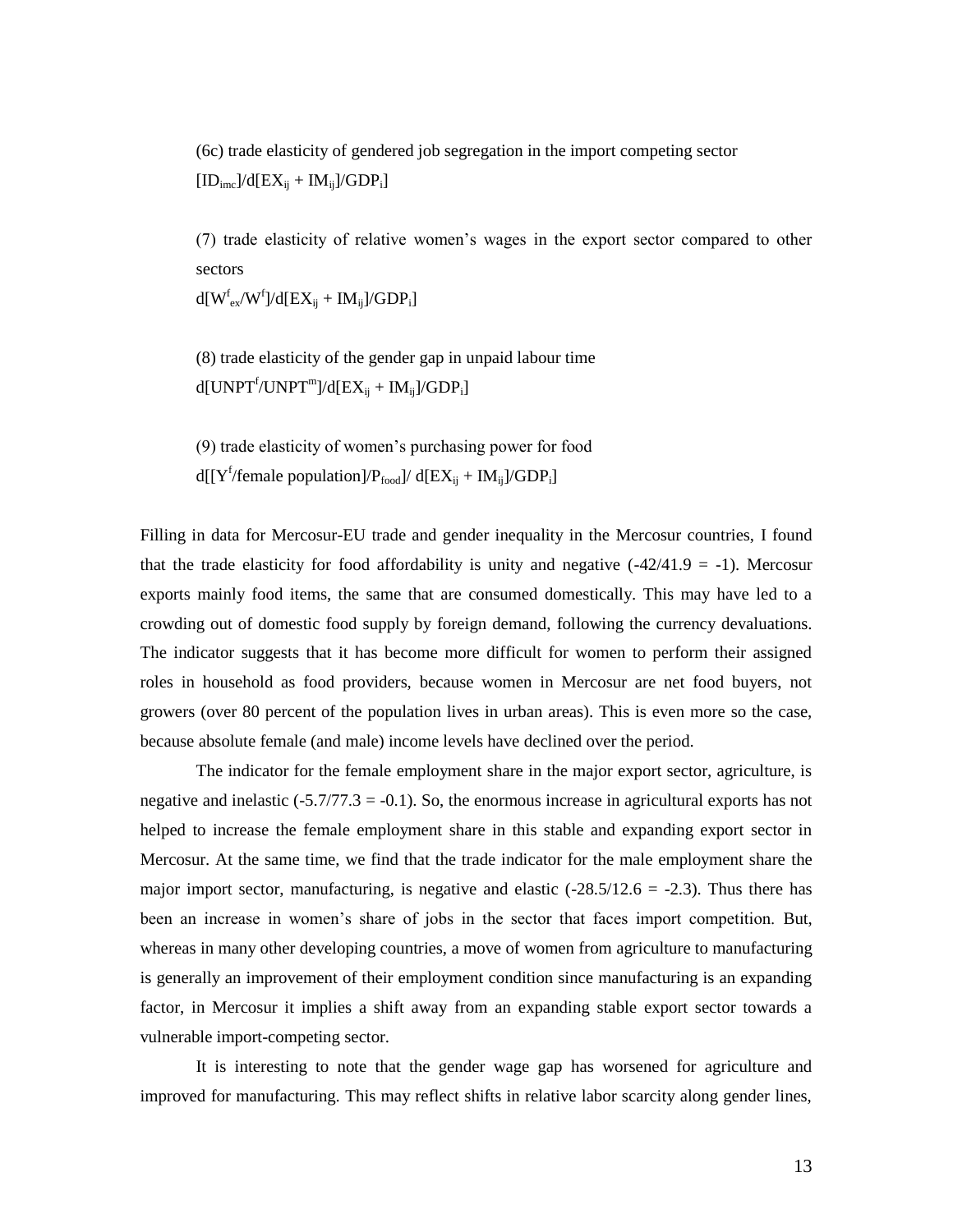because, as we have seen, the female employment share in agriculture has declined, while it has increased in the manufacturing sector. Finally, the case study also suggests that there may be impacts from persistent gender inequalities in Mercosur, such as in the labor market, on its trade relationship with the EU. In particular, the data seem to suggest that the 'lock-in' situation of Mercosur in a traditional trade pattern with EU (exports of primary products and imports of manufactures) may actually be reinforced by the gender inequalities in the labor markets of the four countries in South America. Whereas women's average level of education is higher than that of men, they are paid less and find themselves increasingly employed in a sector which is threatened by imported manufactured goods from the EU. This does not seem to be the most efficient allocation of human resources and is not very likely to help Mercosur to move into higher value-added exports, because that would require a better use of human resources, partly through higher returns to female human capital, which in turn would help to stimulate labor productivity. Trade with other external partners, as well as intra-Mercosur trade, appears to be less traditional. Catão and Falcetti (2002), for example, have shown the importance of the Brazilian market for the expansion of Argentinean manufacturing exports, at least during the first seven years of Mercosur (1991-1997). A recent Mercosur report shows that currently, exports to the rest of the world have an increasing share of higher technology (IDB 2004). Hence, it is not unlikely that these other trading partners provide more opportunities for higher value-added exports than the trade relationship with the EU.

In conclusion, the Mercosur-EU trade agreement has not benefited women's economic position whereas the gender division of labour and gender-based labour market segmentation seems to reinforce the traditional trade pattern, in which South America finds itself locked-in to a low value added and low employment generating trade pattern with the EU. Machismo apparently has a macroeconomic price for the gains from trade – an inefficiency arising from gender inequality.

### **4. Gendered institutions and access to resources**

Recent literature on women's empowerment acknowledges that empowerment involves more than access to resources but also implies agency and an enabling institutional context, which together help women to achieve better wellbeing outcomes (Kabeer, 2001; Narayan, 2005a; Alsop, Bertelsen, Holland, 2006; Ibrahim and Alkire, 2007). In the light of the recent literature on women's empowerment, I have analyzed the role of resources relative to women's agency, captured by gendered institutions that limit this agency (van Staveren, 2007b). One of the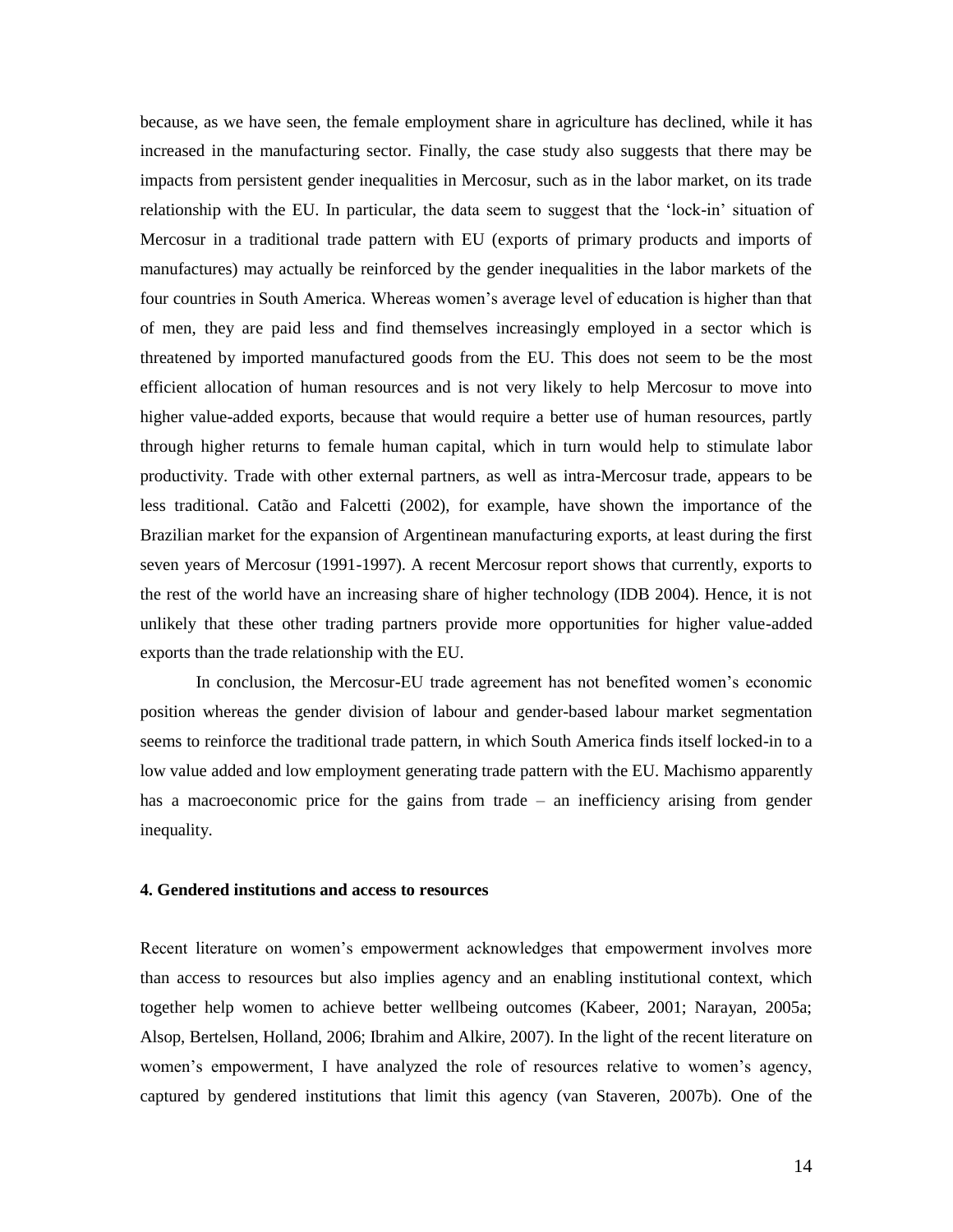definitions of empowerment emerging from the literature has been formulated by Deepa Nayaran (2005b: 5): 'Empowerment is the expansion of assets and capabilities of poor people to participate in, negotiate with, influence, control, and hold accountable institutions that affect their lives.' Although there are some differences, the literature tends to agree that women's empowerment is a process involving *agency* (referred to in the definition above with wordings like 'negotiate', 'influence', and 'control'), access to *resources* (or assets), and *institutions*, which enable women to improve their wellbeing, absolutely, and more importantly, relative to men.

The role of resources for women's empowerment is well understood. For example, access to land (Agarwal, 1994; Doss, 2006; Allendorf, 2007), access to credit (Kabeer, 2001) and access to education (Jejeebhoy, 1995) have all been shown to be important for women's empowerment, and in turn, for economic development (Klasen, 2002; Lagerlöf, 2003). But next to a lack of access to tangible resources, women also face a variety of intangible constraints to plan their lives, to choose their goals, and to make their own choices, inside and outside households, often more so than men. Such constraints, understood as *gendered institutions* (Goetz, 1997), limit their opportunities both in terms of access to resources as well as their agency (Narayan, 2005b). Institutional economics distinguishes between formal institutions, such as laws and regulations, and informal institutions, which are intangible norms, followed without much questioning (Williamson, 2000, Hodgson, 2006). Both types of institutions reflect power relations since institutions tend to be supported and defended by those who derive advantages from these. For gendered institutions, these power relations are embedded in formal and informal expressions of patriarchy (Folbre, 1994; Goetz, 1997). Formal gendered institutions than can be interpreted as codified gendered social norms such as inheritance laws, property rights, or the fiscal system, with different effects for women and men. On the other hand, informal gendered institutions can be understood as the set of non-codified social norms and cultural practices that impact differently on men and women. This influence of informal gendered institutions leads to stereotype masculine and feminine agency, Bina Agarwal (1997: 1) has explained, by 'ascribing to women and men different abilities, attitudes, desires, personality traits, behaviour patterns, and so on'. This not only results in adaptive preferences (Sen, 1990), which are an internalization of gender inequalities in one's choices, but experimental research has indicated that gender stereotypes also lead to different self-evaluations, lowering women's self-esteem, motivation and confidence (Biernat et al., 1998; Shih et al., 2006). Hence, women's agency seems negatively affected by gendered rules, laws and rights – formal gendered institutions – on the one hand, and gendered social norms, cultural practices and beliefs – informal gendered institutions – on the other hand.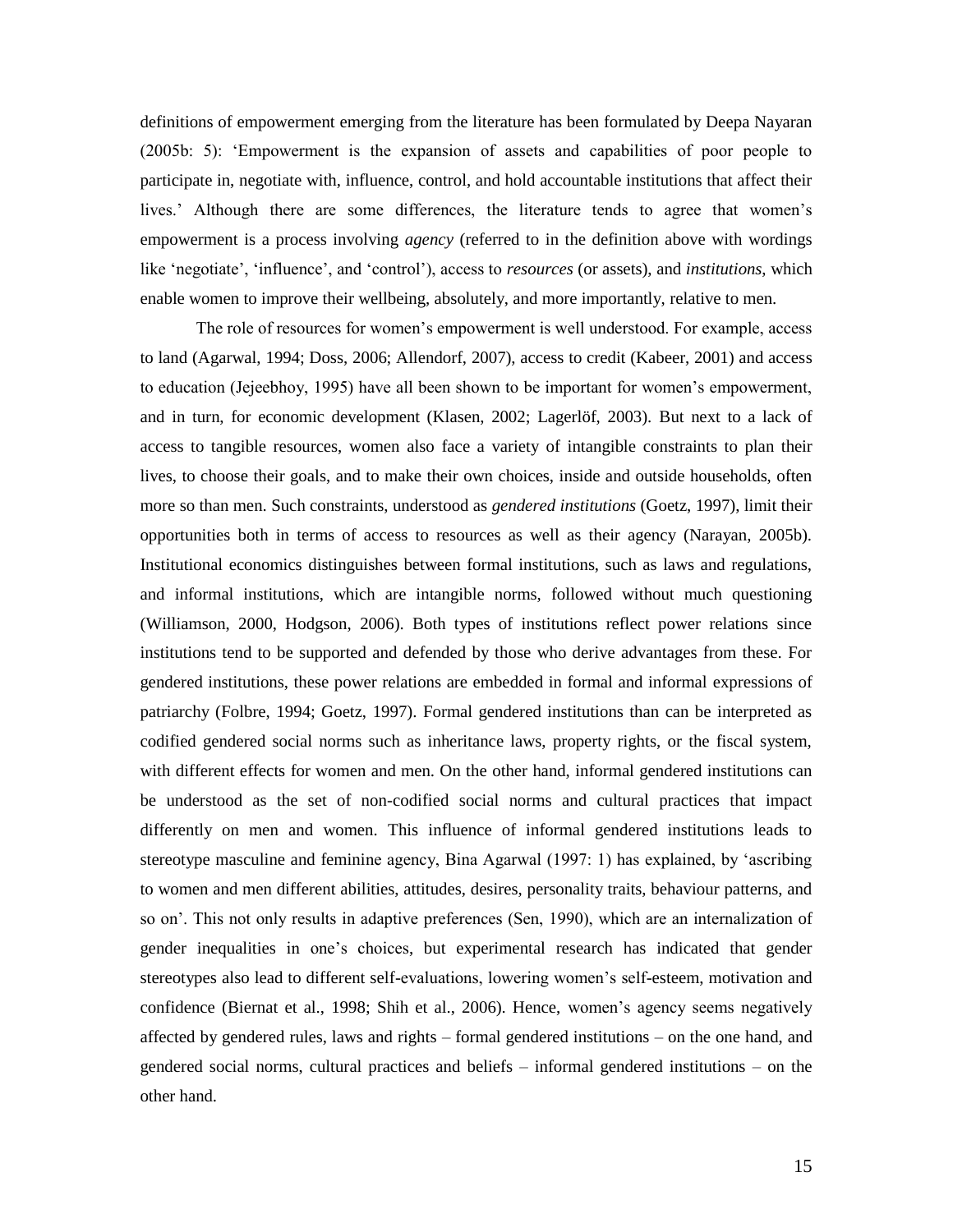Given the limitations of working with a cross-country dataset, I employ a simplified model. In this model, variables express gender gaps rather than absolute values. Women's achievements are measured as gender gaps in achievements in health and decision making power. Resources are defined in terms of women's relative access to education (gender gaps in combined primary and secondary school enrolment rates) and to jobs (female share of the non-agricultural labour force). The two categories of institutions, formal and informal, each consist of three variables, which are taken from the online OECD-GID (Gender, Institutions and Development) database. The two models to be tested reflect the role of gendered institutions in the empowerment literature that gendered institutions not only affect women's and men's access to resources but also impact directly on women's achievements, through affecting their agency, irrespective of their access to resources. This feminist economic analysis of institutions challenges the mainstream view that when women are given access to resources, such as schooling or income, they will automatically achieve similar economic outcomes as men. The macro-level empirical analysis summarized here, indicates, that such a view of gender as an exogenous variable is too simplistic. Gender is not only a constraint on women's access to resources, but it also affects their economic behaviour – their agency, options, decision making power and strategies, which in turn perpetuate unequal gender relationships in households, markets and the economy as a whole.

The two resource variables that have been selected, are key variables in the women's empowerment literature: access to education and paid employment. They are measured as the gender gap in the combined primary and secondary school enrolment rate (FMedu) and the female share of the non-agricultural labour force (Fnalf). For outcomes, or achievements, the two variables selected are: female/male ratio in life expectancy (FMlife) and female decision making power (Fdec) in politics and the economy. The variables on gendered institutions lie between zero and one: the more asymmetric the institutions are, disadvantaging women, the closer the values are to one. Six variables were chosen from the thirteen gendered institutions in the GID data base. the variables were grouped into formal and informal institutions, each with three variables. Formal gendered institutions: (1) laws on parental authority (PA), defined as the extent to which parental authority is granted to the mother, both parents equally, or to the father; (2) laws on violence against women (VIO), with laws in three areas: on domestic violence, rape, and sexual harassment; (3) women's land rights (LR), defined as women's access to land ownership. Informal gendered institutions: (1) share of women marrying under 20 years old (EM), defined as the share of girls in the age group of 15-19 years old who are or have been married; (2) prevalence of FGM (FGM): share of women affected by female genital mutilation; (3) missing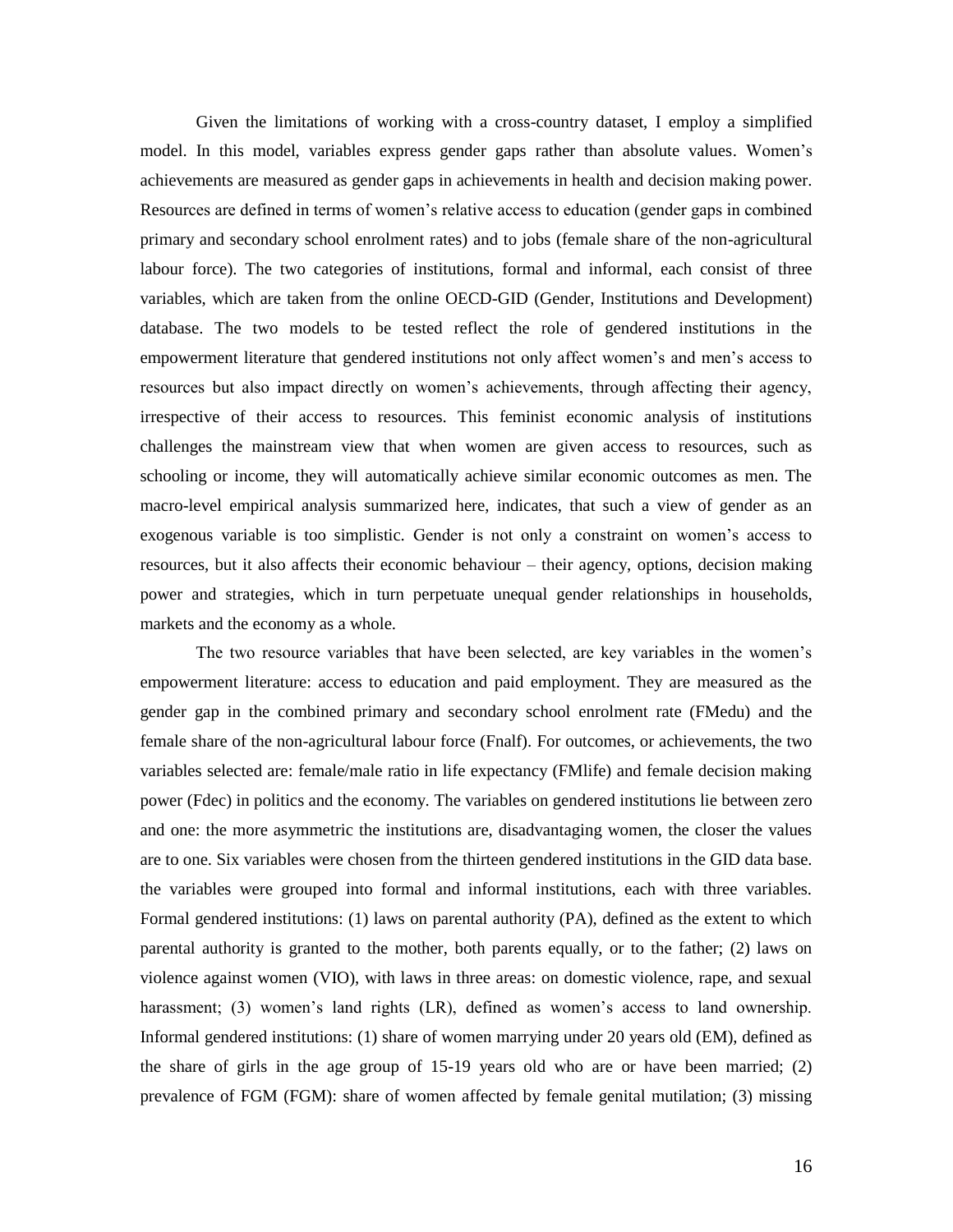women (MW), defined as the difference between the number of women that should be alive in a country, with gender equality, and the actual number of women.

The first step in the empirical analysis is the testing of the resource models for education and employment. The two models have independent variables  $RES_i$ , with i referring to women's relative access to education (FMedu) and their share in the non-agricultural labour force (Fnalf). The dependent variables are a constant, C, the three formal and three informal gendered institutions, referred to as  $FGI_i$  and  $IFGI_k$ , with  $\varepsilon$  as the error term:

$$
RES_i = C + \beta_1 FGI_i + \beta_2 IFGI_k + \varepsilon
$$
\n(1)

The results in table 1 show that both variables have the expected negative sign and are statistically significant. The two resource models have two implications. First, the more asymmetric gender norms and practices are, the less is women's access to resources. This confirms the bi-variate results obtained by the initiators of the GID database, Christian Morrisson and Johannes Jütting (2005). Second, the model suggests that informal institutions are a slightly stronger constraint for women's access to education while formal institutions seem to be a bit more constraining for women's access to jobs. This, in turn, suggests that both formal and informal gendered institutions are serious constraints for women's economic position, each in their own way for particular resources, which in turn limits a country's economic development through limitations on women's human capital development.

| Independent             | FMedu      | Fnalf      |
|-------------------------|------------|------------|
| variables               |            |            |
| FGI                     | $-0.30***$ | $-0.41***$ |
|                         | $(-3.63)$  | $(-5.44)$  |
| <b>IFGI</b>             | $-0.38***$ | $-0.32***$ |
|                         | $(-4.50)$  | $(-4.17)$  |
| Constant                | ***        | ***        |
|                         | (64.09)    | (32.10)    |
| Adjusted $\mathbb{R}^2$ | $0.36***$  | $0.42***$  |
|                         | (40.88)    | (55.04)    |

*Table 1. Resource Model with Aggregate Institutions*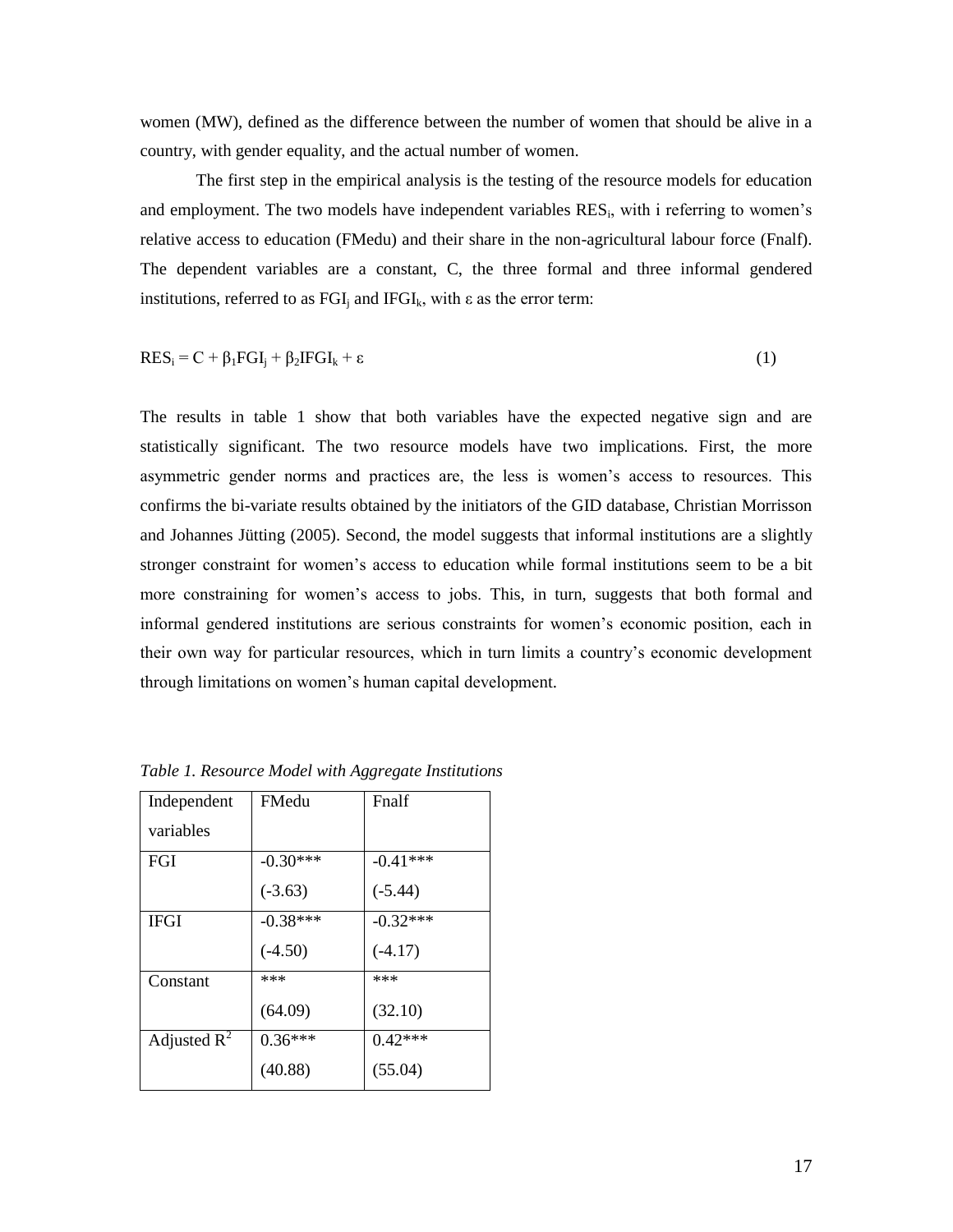|  | - - - | $\sim$ $\sim$<br>. |
|--|-------|--------------------|
|--|-------|--------------------|

Notes: Standardized coefficients (beta) with t-statistics in brackets. Level of significance for t-statistics for independent variables and for F-statistic for adjusted  $R^2$ :  $= p < 0.1$ ; \*\*  $= p < 0.05$ ; \*\*\*  $= p < 0.01$ . Sources: GID. Source: van Staveren, 2007b.

The models for women's achievements can be specified as follows:

$$
ACH1 = C + \beta_3 FGIj + \beta_4 IFGIk + \beta_5 GDPIn + \beta_6 GDPInSQ + \beta_7 RESi + \varepsilon
$$
 (2)

Achievements (ACH<sub>1</sub>) are measured as the female/male ratio in life expectancy and the average share of women as parliamentarians, administrative persons and managers, and professionals and technicians. GDPln and GDPlnSQ are control variables for level of development, also included as a squared variable in order to account for possible nonlinearity, since the sample includes both developing and developed countries. FMedu and Fnalf are the two resource variables RES<sub>i</sub>, as before.

| Independent | <b>FMlife</b> | Fdec       |
|-------------|---------------|------------|
| variables   |               |            |
| GDPln       | $3.12**$      | $-0.60$    |
|             | (2.56)        | $(-0.53)$  |
| GDPlnSQ     | $-3.02**$     | 0.74       |
|             | $(-2.50)$     | (0.66)     |
| FGI         | $-0.10$       | $-0.31***$ |
|             | $(-0.95)$     | $(-3.09)$  |
| <b>IFGI</b> | $-0.18*$      | $-0.02$ )  |
|             | $(-1.68)$     | $(-0.20)$  |
| Fnalf       | $0.35***$     | $0.26***$  |
|             | (3.63)        | (2.90)     |
| FMedu       | $-0.16$       | 0.06       |
|             | $(-1.63)$     | (0.60)     |

*Table 2. Empowerment Model with Resources and Institutions*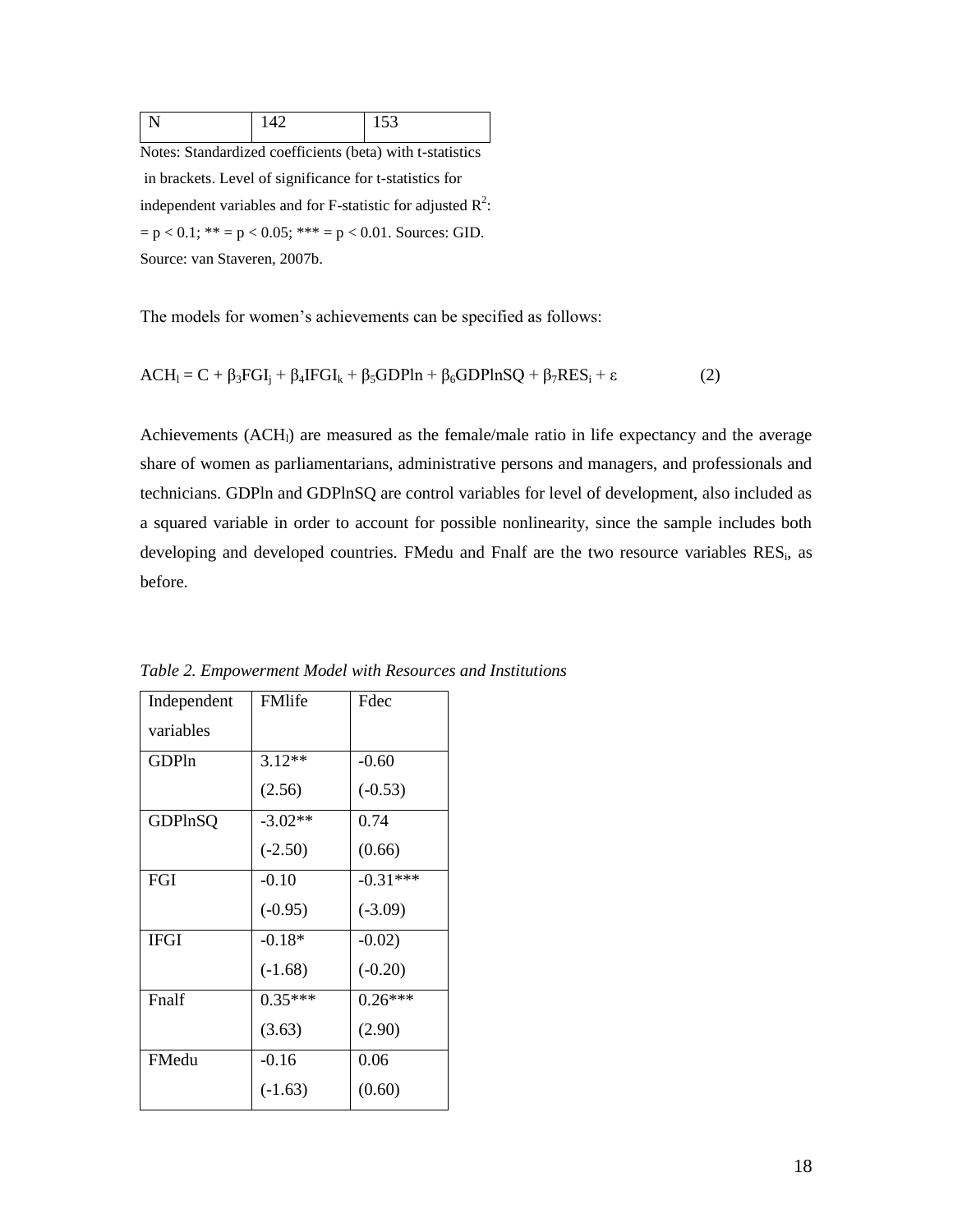| Constant       | ***       |           |
|----------------|-----------|-----------|
|                | (4.07)    | (0.74)    |
| Adjusted $R^2$ | $0.30***$ | $0.42***$ |
|                | (10.05)   | (14.75)   |
| N              | 128       | 127       |

Notes: Standardized coefficients (beta) with t-statistics in brackets. Level of significance for t-statistics for independent variables and for F-statistic for adjusted  $R^2$ ;  $* = p < 0.1$ ;  $** = p < 0.05$ ;  $*** = p < 0.01$ . Sources: GID and World Development Indicators 2006. Empowerment data for period 2003-2005.

Source: van Staveren, 2007b.

The results for the achievement models as presented in table 2 suggests quite varied relationships for women's empowerment. The achievement model for the gender gap in health, measured as the male/female ratio in life expectancy (FMlife), shows that the level of GDP per capita has the strongest impact. It is a positive impact for most countries (3.12), but negative for rich countries (-3.02), reflecting that men are catching up with women's life expectancy rate when countries get richer, with women following less healthy lifestyles, including through smoking and overweight, in richer countries (see for example on the US: Ezzati et al., 2008). Of the two resource variables, only one is statistically significant, women's access to employment, with a parameter value of 0.35. This suggests that women's own income improves their access to health care. Formal gendered institutions do not but informal institutions do have a small statistically significant negative impact on women's relative health (-0.18). This suggests that gender biased laws and regulations do not seem to affect women's health outcomes but that informal institutions, namely social norms and cultural practices do appear to affect health. One possible mechanism through which this may take place may be illustrated with a qualitative study on the effect of social norms on women's use of health care in Burkina Faso (Nikièma, Haddad and Potvin, 2008). The study found that a woman's use of health care does not depend on her having the money to pay for medicine or a hospital visit, but is conditional on the husbands' evaluation of her behaviour, in particular hard working and showing respect to him and his family. The men in the study also said to suspect their wives feigning illness as an excuse to get out of daily chores, a suspicion which constrained the permission men gave for their wives to seek health care. This is, of course, just an illustration of how the mechanism from informal gendered institutions may affect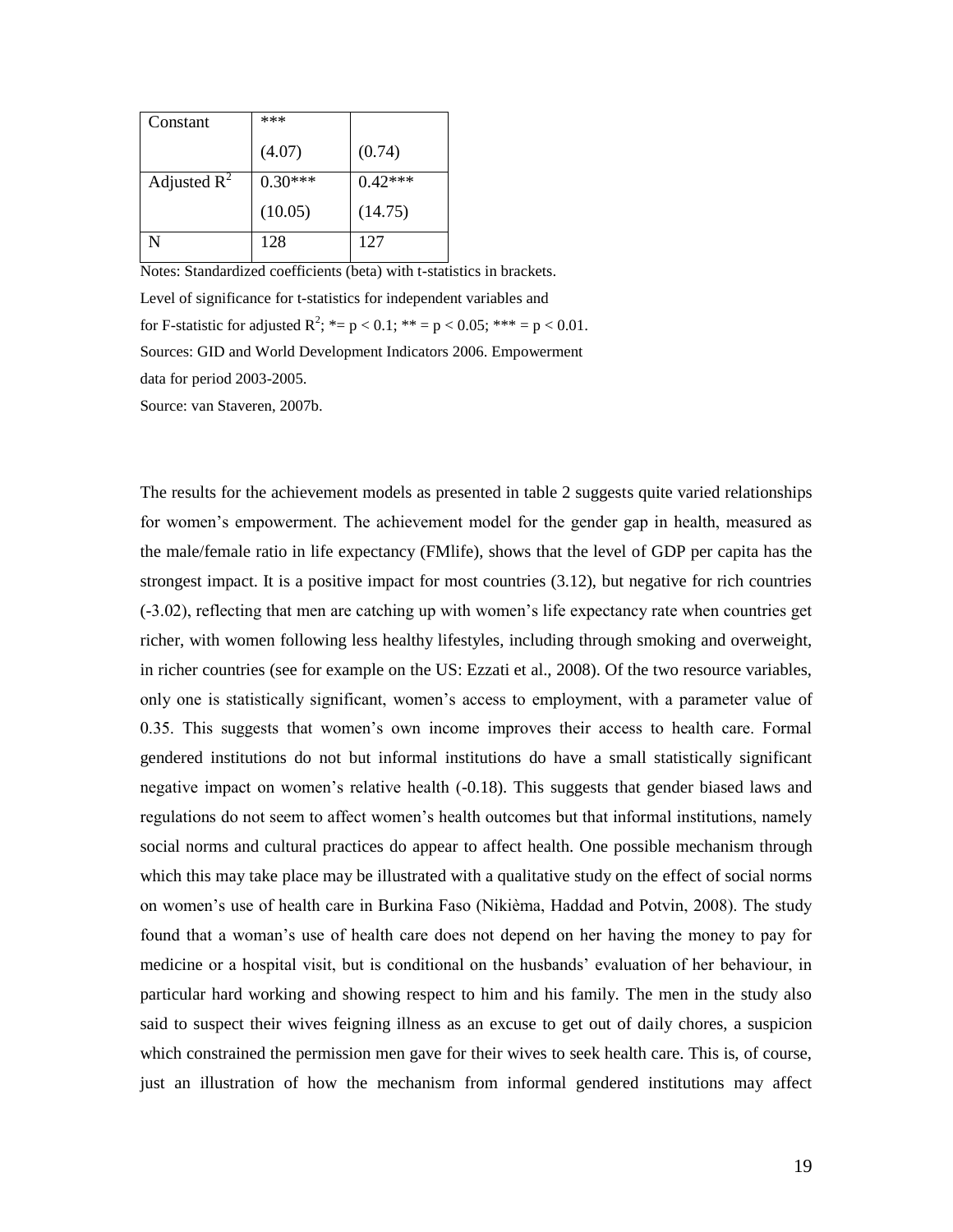women's empowerment. In general, though, the model seems to indicate that women's agency to achieve better health in developing countries seems constrained by the lack of an independent income as well as by social norms preventing women to seek healthcare.

The other achievement model, the model for women's decision making power, shows a different picture. Here, the level of economic development has no statistically significant impact, nor has women's education relative to men's. Women's relative access to jobs has a moderate positive and statistically significant impact on women's decision making power (0.26). This may be explained probably not so much by the income effect but by the social participation effect of non-agricultural jobs for women, an effect which is also important for taking up leadership positions in politics, administration, and management. Finally, when looking at the results for gendered institutions, we see that this time the parameter for the informal gendered institutions is small and not statistically significant, whereas the one for formal gendered institutions is negative, relatively large and statistically significant (-0.31). Hence, it is not so much social norms and cultural practices that constrain women's leadership roles but formal constraints to gender equality in politics and the labour market which form hurdles for women to break through the glass ceiling. In many developing countries, positions of power are inextricably connected to wealth and/or families, so that when property rights exclude or marginalize women, women will be disadvantaged when competing for leadership positions. An illustration of this connection is the observation that relatively many female presidents and prime ministers in Asia have achieved their position through their fathers or husbands, despite serious gender biases in these countries' institutions (Thompson and Derichs, 2005).

The overall picture from the two achievement models that emerges is threefold. First, the level of development has an important impact on women's achievements in health but not on political and economic decision making power, and the impact of the level of GDP per capita is reversed for developed countries. This suggests that the level of development as such is insufficient to explain women's empowerment, so that development policies should pay attention to the extent to which development implies opportunities for women. This is an indication that gender is more than just an exogenous variable in the development process. Second, depending on the type of achievement, sometimes formal institutions and other times informal institutions appear to be stronger constraints on women's empowerment. Third, the results point out that women's access to resources is important but not sufficient for women's empowerment. Gendered institutions seem to put a serious constraint on women's agency, which prevents them from turning their resources into wellbeing achievements. As a consequence, women's empowerment requires not only access to resources, but also the dismantling of formal and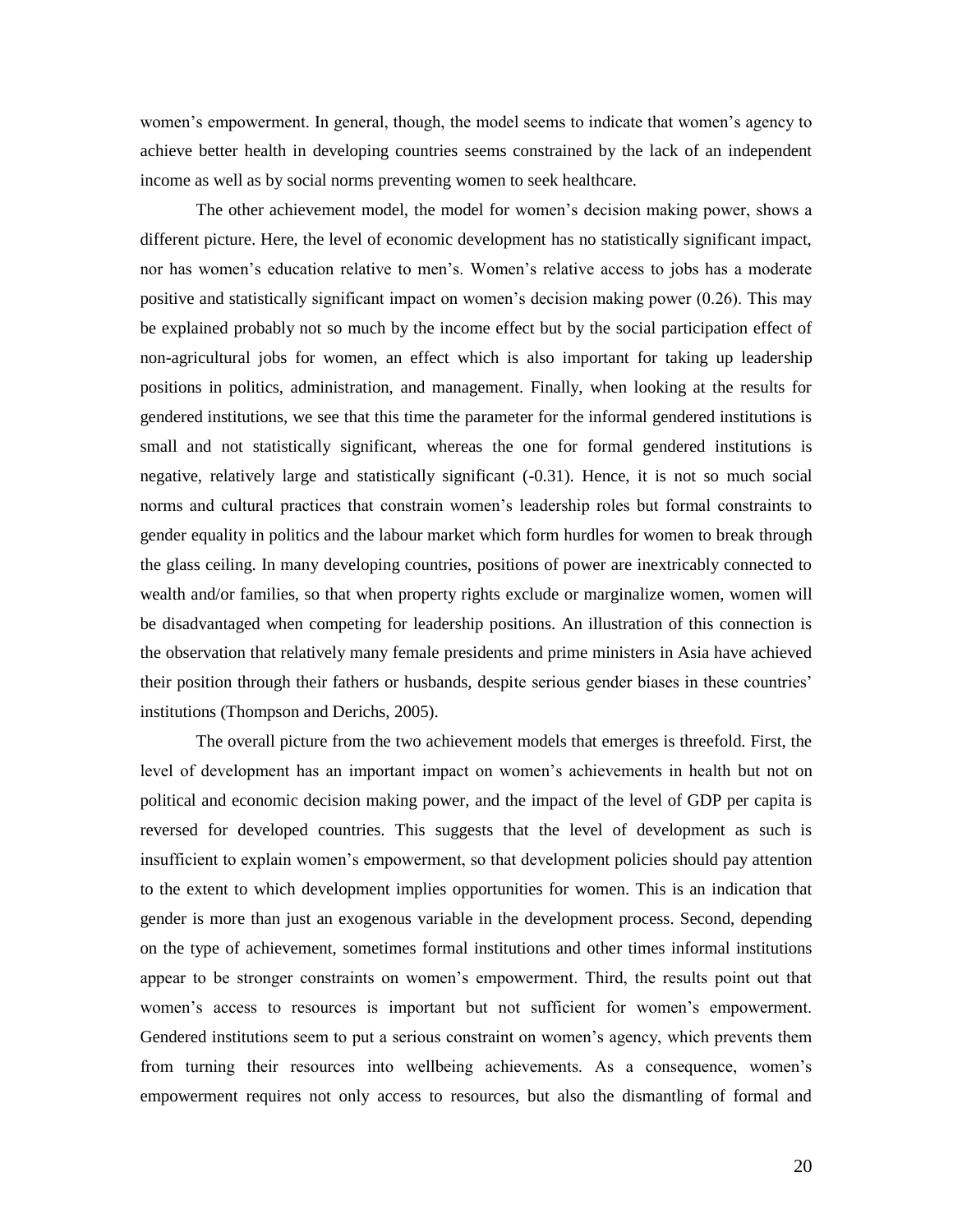informal gendered institutions. Such policies would not only help to increase the effectiveness of resources for women's empowerment, but would also have a direct positive effect on women's agency, for example through higher self-esteem or more mobility.

A general implication for policy makers that seems to emerge from the analysis is that shifting the attention from a rather exclusive concern with gender as an exogenous constraint on access to resources towards simultaneously removing gendered institutions as an endogenous influence on women's economic position would make gender policy and economic development more effective.

#### **5**. **Poverty Reduction Strategy Papers**

PRSPs are a major macroeconomic policy instrument for developing countries and required by World Bank and IMF as a condition for loans. The macroeconomic framework of PRSPs however, is not a neutral set of macroeconomic policies but embedded precisely in a wider, neoliberal policy environment supported by the Washington Consensus – referred to as the 'Unholy Trinity' of the IMF, World Bank and WTO, by Peet (2003). It is this PRSP framework of growth, stability, external and internal balance, that constitutes one of the most explicit formulations of this consensus (see also Cammack, 2004), while being complemented by social safety nets as supplementary social policies, as Craig and Porter (2003) have recognized. "PRSPs, we argue, are best seen as part of a 'Third Way' re-morphing of neoliberal approaches, a new convergence in which governments and agencies of various stripes in both liberal OECD and developing countries are focusing on optimizing economic, juridical and social governance in order to create ideal conditions for international finance and investment" (Craig and Porter, 2003: 54). So, while the macroeconomic framework of PRSPs can be regarded as the most concrete manifestation of neoliberal policies, I will argue that the resistance of gender mainstreaming of such policies is part and parcel of this framework, for each of its core elements, leaving gender to the social policies – the equity side – of PRSPs (van Staveren, 2008).

#### *5.1 Domestic Price Stability and Exchange Rate Policy*

A major core element of the PRSP macroeconomic framework is domestic price stability. This is a policy area with inherent contradictions, which clearly have gender dimensions. The stabilization of the internal price level, aimed at limiting inflation, often makes use of contractionary monetary policy and a high interest rate. However, this will raise problems for holders of debt, and may lead to bankruptcies of, in particular, small and medium scaled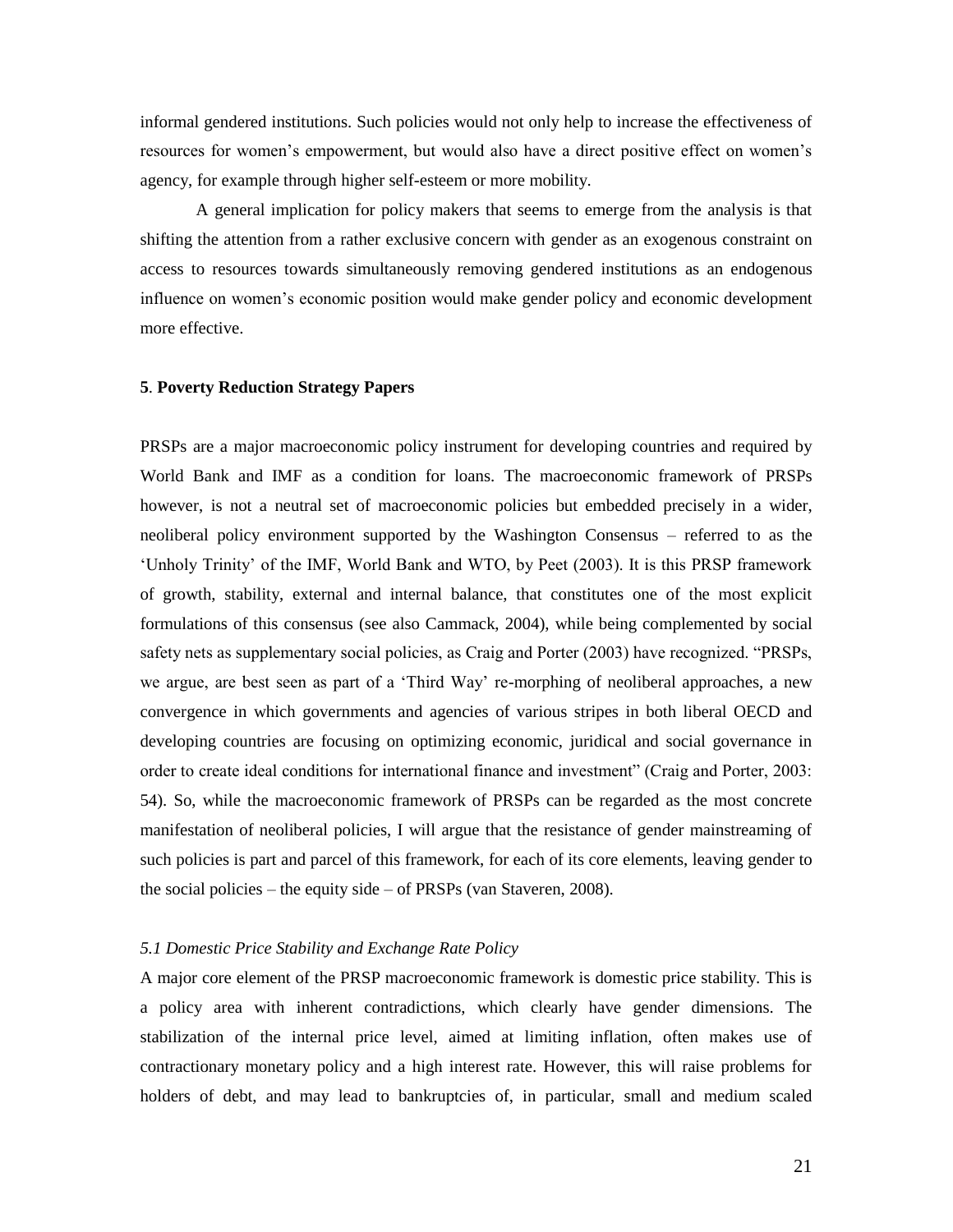enterprises, as happened as a consequence of IMF advised high interest rate policies after the Asian financial crisis (Stiglitz, 2002). In many countries in Africa and Asia, women are the majority of micro and small scale entrepreneurs, and are therefore very vulnerable to such contractionary monetary policy. Moreover, deflationary policies tend to go hand in hand with increasing female unemployment rates, at higher levels and higher rates of increase than for men, in developing countries as well as in transition economies (UNRISD, 2005). Also, deflationary policies prevent governments from dealing effectively with recessions due to the high cost of borrowing (Elson and Çaĝatay, 2000), which induces a substitution effect from paid to unpaid work, largely carried out by women. These gender effects of stabilization policies reflect the biased emphasis of deflationary policies on security for global investors vis-à-vis workers, small scale entrepreneurs, and those responsible for meeting household needs.

The macroeconomic framework also often involves exchange rate devaluation. A currency devaluation will benefit export earnings and employment, including women's employment. But, at the same time, imports will become more expensive, so that devaluation can put pressure on basic household expenditures, such as food or agricultural inputs, which, depending on the gender division of labour in households, may hit women harder than men (Warner and Campbell, 2000). In short, whereas exchange rate devaluation may help to expand women's low-wage export employment, but make imports more expensive, the emphasis on internal price stability tends to have negative feedback effects on women's wage employment, survival of small businesses, and support from public services.

#### *5.2 External Balance*

Another core element is concerned with external balance, often implying the promotion of exports, import tariff reductions, and inviting foreign capital. Export promotion policies tend to increase female employment in labour-intensive manufacturing. While this is a positive effect for women's labour market opportunities, the quality of jobs tends to be low, while labour standards in export production come under increasing pressure of the unequal bargaining power between globally mobile capital and relatively immobile labour (Palley, 2004). This, in turn, together with the increased competition from imports, leads to an increasing flexibilization of jobs, particularly for women who work at the lower end of global production systems (Standing, 1999). In agriculture, the incentive is to shift away from food crops to cash crop production. But this shift may not be very effective, precisely due to the gender division of labour combined with male control of cash. When women's role as food provider for households is ignored in export promotion policies, the supply response to such policies will be limited and the distribution of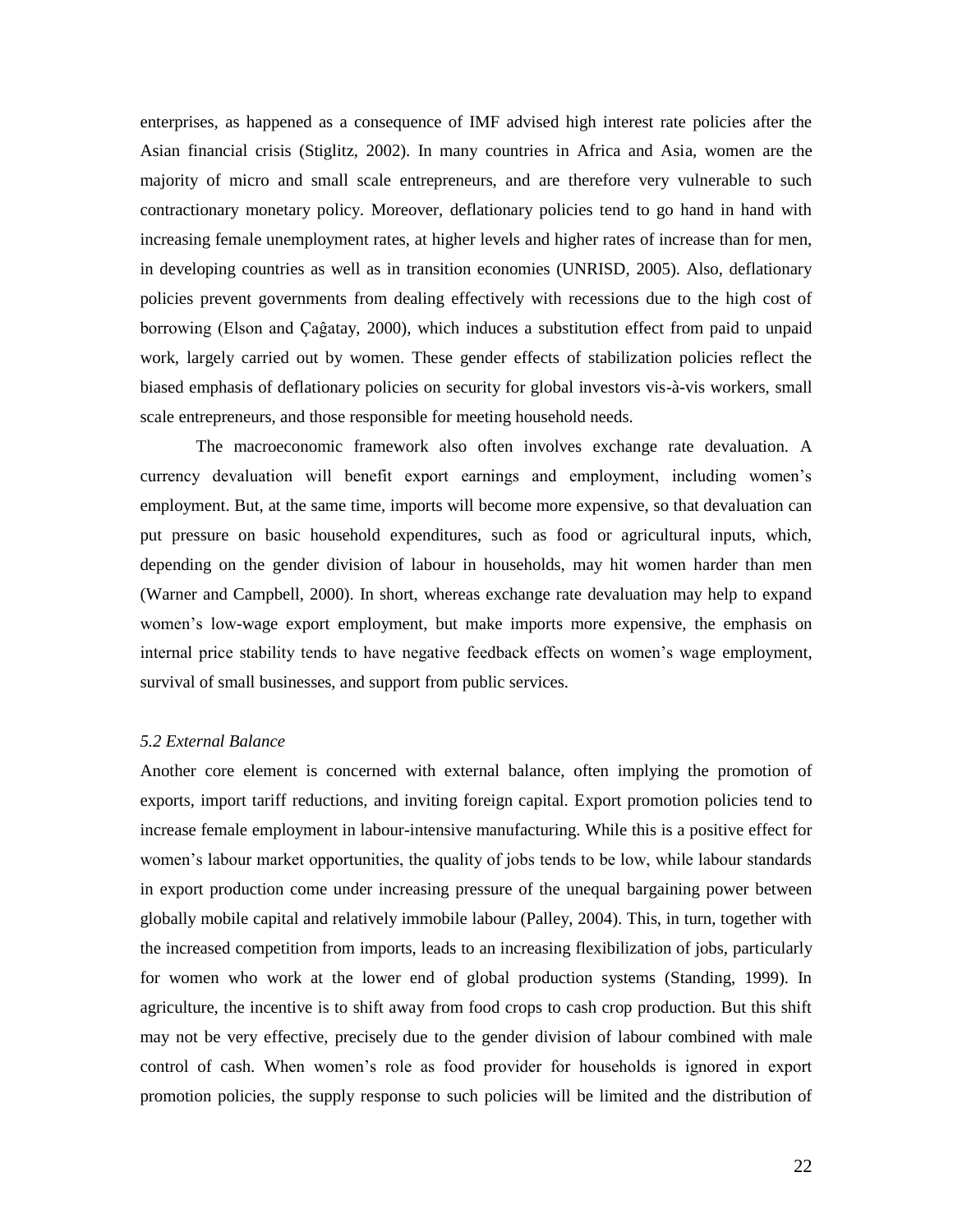benefits within the household will be gender-biased. In conclusion, the external balance policies of PRSPs ignore negative impacts on women through informalization and flexibilization on the one hand and increased unpaid workloads on the other hand. Moreover, such policies tend to ignore negative feedback effects for the external position in the long run through lock-in effects in low road development.

#### *5.3 Internal Balance*

A third core element of the PRSP macroeconomic framework concerns internal balance – the reduction or even elimination of a budget deficit. The contractionary policies aimed at reducing the budget deficit are likely to hurt those groups in society that are most dependent upon redistributive policies through public expenditures, including women, given their gender role as carers (Elson and Çaĝatay, 2000). Moreover, women already tend to be disadvantaged by gender biases in public expenditures, as gender audits of government budgets have shown (Norton and Elson, 2002). Hence, budget cuts tend to re-inforce the male bias in public expenditures. Indeed, a recent UNRISD (2005) study has shown that fiscal restraint tends to be paralleled by a reduction in social expenditures, which, in turn, tends to shift the responsibility for meeting social needs to women's unpaid workload. Ertürk and Çaĝatay (1995) have shown in a business cycle model for Turkey how women's unpaid work may indeed substitute for lost household income during downturns in the business cycle, suggesting that anti-cyclical fiscal policy may help to keep social expenditures up and prevent a shift of social services provisioning to women's unpaid work time.

Contrary to an over-concern with internal balance, an increase in social expenditures, including investment in women's health, education, and employment, in order to reduce gender gaps as targeted in the Millennium Development Goals, is likely to crowd-in women's human resources investment, labour force participation, and productivity (Krug and van Staveren, 2002).

The above analysis of how gender is ignored in the macroeconomic framework of PRSPs shows that gender is not regarded as a relevant variable – not as enabling nor as constraining – for the core set of macroeconomic policies. The only place where we do find serious attention to gender in PRSPs is outside the macroeconomic framework, in the social policy sections. The macroeconomic framework ignores that gender equality often is a precondition for poverty reduction: more low-wage jobs increase women's employment but when these are increasingly flexible and informal sub-contracting jobs attracted by low female wages, such jobs will hardly contribute to poverty reduction; liberalization policies may eliminate market distortions, but those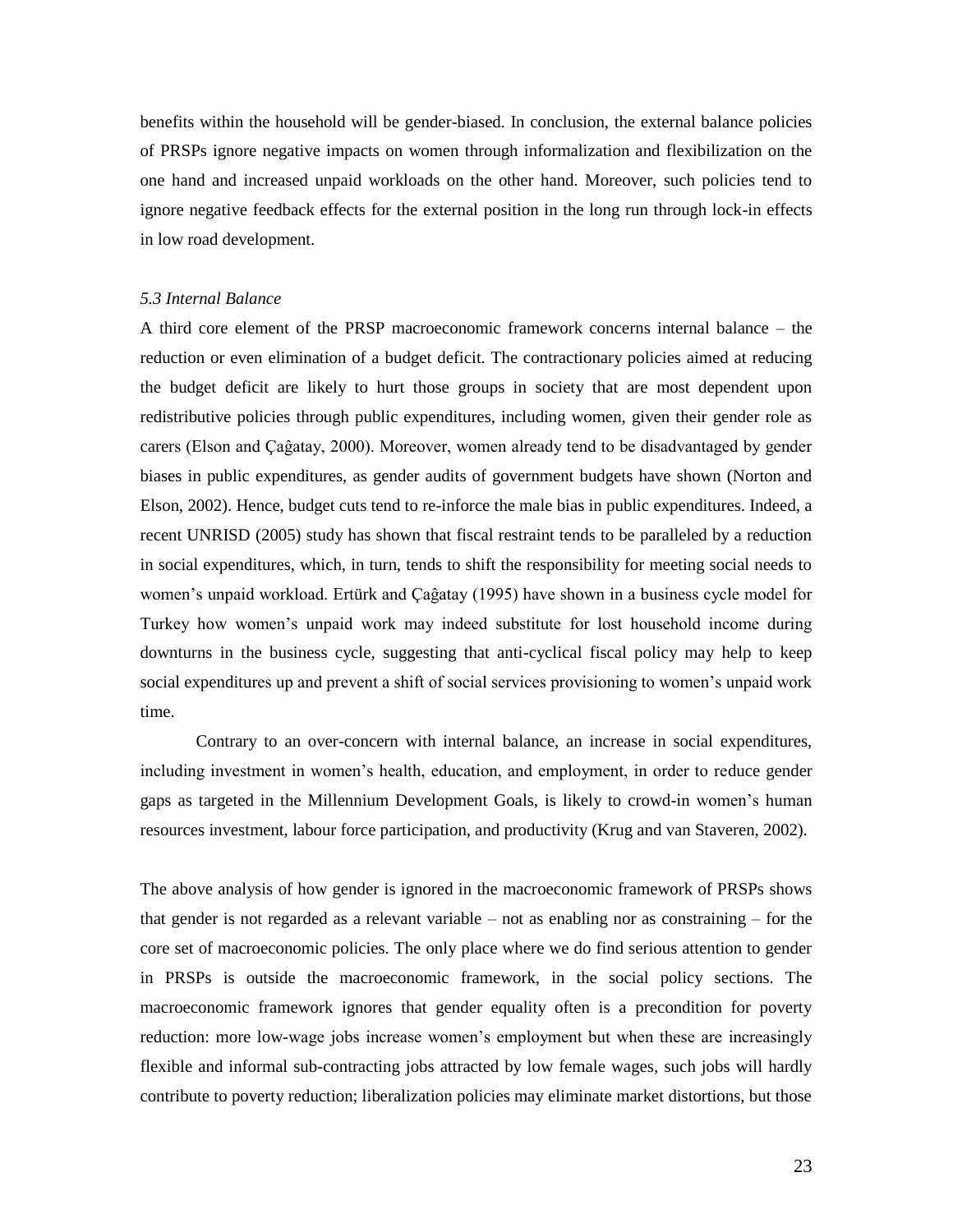distortions that have their roots in discriminatory attitudes at the supply or demand side of markets can only be eliminated by more, not less, state regulation and enforcement; reductions in public expenditures may attract more foreign capital but conflicts with the need to invest in order to meet the Millennium Development Goals by the year 2015, including the elimination of gender gaps as stated in the third MDG goal.

In conclusion, the resistance of the macroeconomic framework to gender mainstreaming is not only constraining the likeliness of reducing women's poverty but also limiting the effectiveness of PRSPs to increase growth and to move a country up the high road of development. In other words, ignoring the endogeneity of gender in the economy negatively affects the effectiveness of PRSPs, so that gender blindness, in fact, becomes an additional reason why "the macroeconomic frameworks as currently designed do not really support economic growth and poverty reduction in a direct, clear way" (Gottschalk, 2005: 440).

#### **6. Gender inequality and global finance**

The gender dimensions in finance occur at all levels: the micro level (including the intrahousehold level), the meso level (industry, banking, government institutions, taxation), and the macro level, nationally as well as globally (global markets and the role of global level institutions such as the World Trade Organisation (WTO), the World Bank and IMF). This section will discuss three gender biases of global finance (van Staveren, 2002): (1) the under-representation of women in financial decision making; (2) increased gender gaps in the economic positions of women and men; (3) gender-based instability of financial markets.

#### *6.1 Undemocratic: Under-Representation of Women*

Women are hardly represented among the main decision makers in financial markets and institutions, which makes women's issues even more invisible in the decision making processes on government lending, investment rules, and private sector financial activities. Decisions on World Bank loans and IMF credit are taken by the boards of these institutions, governing bodies that are strongly male dominated (in World Bank less than 10 % of Executive Directors and Senior Officers are female). The G-7 countries have performed over the course of the 1990s the role of the world's lender of last resort, together with World Bank and IMF. G-7 decision making can hardly be regarded as democratic, and certainly not as gender balanced. WTO is almost exclusively a male forum. Decisions on FDI taken in the board rooms of transnational companies, which are largely though not exclusively, headed by men. And last but not least, financial traders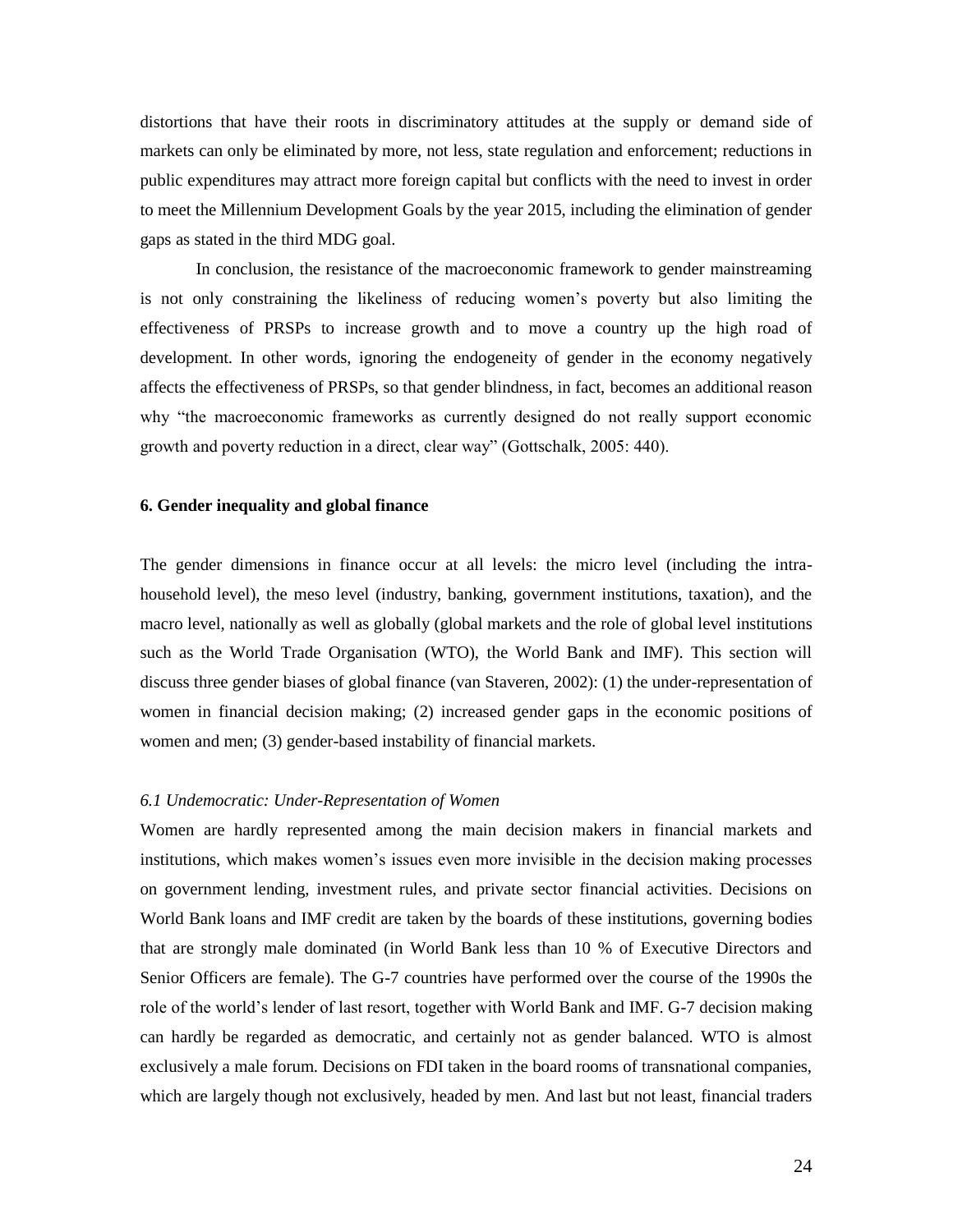are largely men – whereas an increasing share of women can be found in financial services in lower end jobs, the typical financial whizz-kid positions of trading in anonymous financial markets are largely taken up by men. The consequences of these abstract financial decisions are born by women and men as producers, consumers, borrowers, employees, tax payers, users of public services, and home and community care providers.

A more equal representation of men and women in the boards of international financial institutions, national financial institutions, and national and trans-national private corporations, would make financial decision making more democratic from a gender perspective. It is likely that a more equal gender balance in decision making on financial governance will represent both men's as well as women's experiences with financial markets and policies and hence prevent the large opportunity costs that women now experience in the realm of global finance. However, consciousness about gender inequalities and interests do not necessarily coincide for elite women and poor women. So, representation of women in boards of financial institutions is a necessary but insufficient condition for gender-aware decision making. Financial decision making should also take poor women's views into account, as stakeholders in the world of finance, for example by consulting women's NGO's. Only then a more balanced gender distribution in financial decision making – in numbers of men and women as well as in terms of a less dominant masculine management culture – would begin to impact positively on the distribution of the positive and negative effects of financial policies over men and women.

#### *6.2 Inequitable: Increased Gender Gaps*

Globalization of finance has had advantages for women: it has increased competition, and hence the supply of credit, to diversified target groups; through this process women have gained more access to credit, although not equally in the formal and informal sectors. Secondly, in some countries it has become easier for women to access foreign exchange markets, for example to receive remittances from partners or relatives abroad, or to send home remittances to family. However, the few studies that have looked into gender effects of finance are not very optimistic about the globalisation gains for women.

Financial markets are clearly no homogeneous markets and in that respect they are not different from goods markets or labour markets. Like other markets, financial markets are characterised by segmentation, involving distortions and transaction costs (Yotopoulos and Floro, 1992). Most texts on distortions in financial markets completely ignore the gender dimension, but there are a few exceptions. In particular Baden (1996) has distinguished a variety of gender-based distortions in credit markets. These distortions are perceived as transaction costs by the supply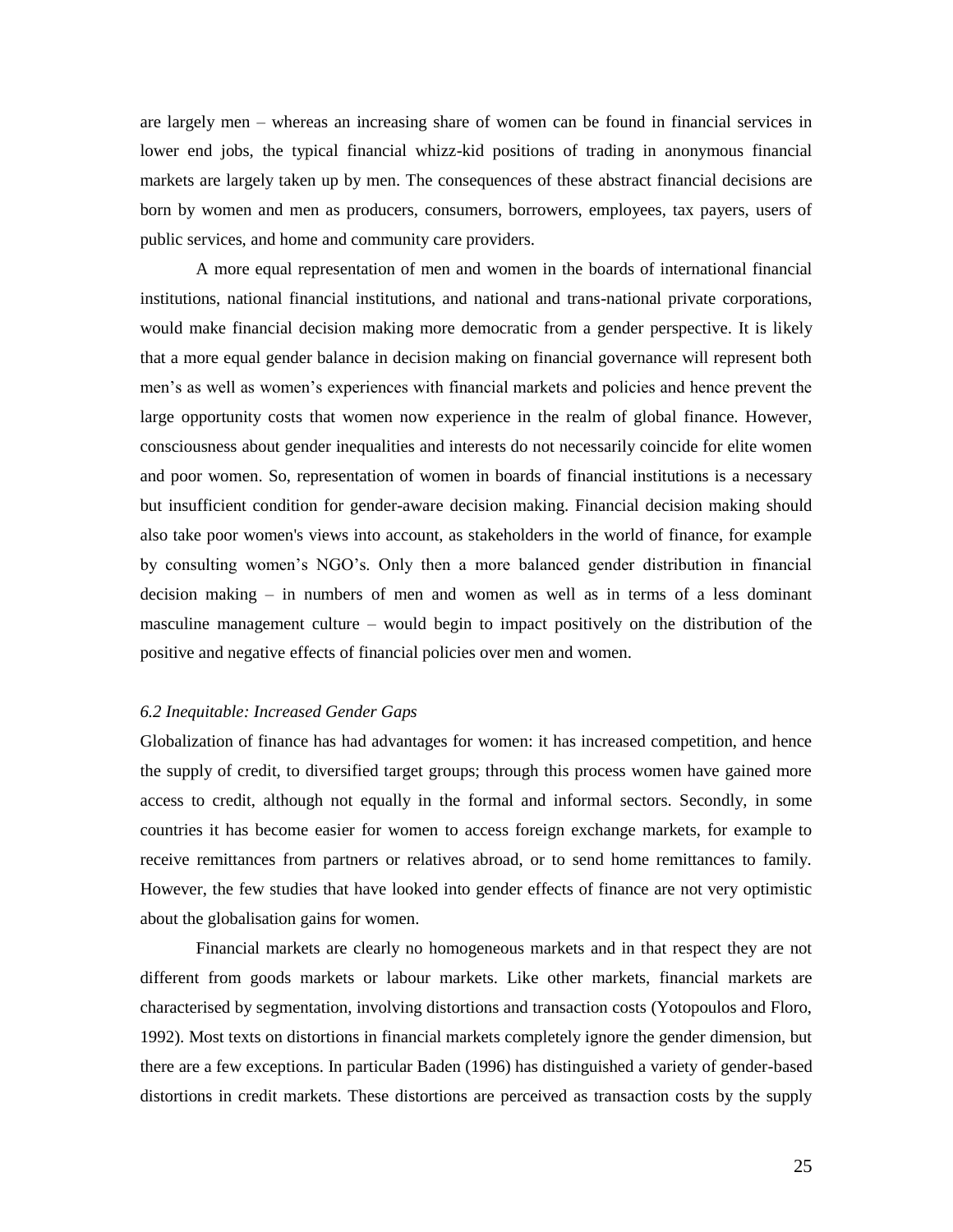side (credit institutions) as well as by the demand side (individual female borrowers as compared with male borrowers), limiting the net gains from financial

| $% \left( \left( \mathcal{A},\mathcal{A}\right) \right) =\left( \mathcal{A},\mathcal{A}\right)$ of<br>Type | for<br>Transaction costs<br>credit   | Transaction<br>for<br>female<br>costs                               |
|------------------------------------------------------------------------------------------------------------|--------------------------------------|---------------------------------------------------------------------|
| gender-based                                                                                               | institution:                         | <u>borrowers:</u>                                                   |
| distortion:                                                                                                |                                      |                                                                     |
|                                                                                                            |                                      |                                                                     |
| Information                                                                                                |                                      | Women are perceived as risky, Women have lower literacy rates,      |
| constraint                                                                                                 | creditworthy<br>enough;<br>not       | and are less mobile, which results in                               |
|                                                                                                            |                                      | information gathering might go   low access to financial market     |
|                                                                                                            | through<br>intermediary<br>an        | information                                                         |
|                                                                                                            | (husband)                            |                                                                     |
| Negotiation                                                                                                | Women have less experience in        | Women<br>husband's<br>need<br>may                                   |
| constraint                                                                                                 | formal<br>credit,<br>which<br>taking | permission; have higher opportunity                                 |
|                                                                                                            | requires more time from bank         | costs to travel to a bank; women                                    |
|                                                                                                            | personnel                            | may face discriminatory attitude by                                 |
|                                                                                                            |                                      | bank personnel                                                      |
|                                                                                                            |                                      |                                                                     |
| Monitoring                                                                                                 | Women's<br>economic<br>activities    | Women may find it difficult to                                      |
| constraint                                                                                                 | may be more difficult to monitor     | control their loans in the household                                |
|                                                                                                            | since they are often in different    | when<br>other<br>family members                                     |
|                                                                                                            | and smaller scale sectors than       | (particularly men) find it in their                                 |
|                                                                                                            | men's activities that are financed   | right to exercise control over this                                 |
|                                                                                                            | through credit                       | money                                                               |
|                                                                                                            |                                      |                                                                     |
| Enforcement                                                                                                | formal<br>Women<br>often<br>lack     | Women may be more susceptible to                                    |
| constraint                                                                                                 |                                      | property rights, which makes it pressure, intimidation, or violence |
|                                                                                                            | difficult for creditors to claim a   | from creditors or their agents;                                     |
|                                                                                                            | collateral when a loan is not        | women may lose control over their                                   |
|                                                                                                            | repaid                               | loans in the household while still                                  |
|                                                                                                            |                                      | being responsible for repayment.                                    |
|                                                                                                            |                                      |                                                                     |

*Table 3: Gender-Based Distortions in Financial Markets*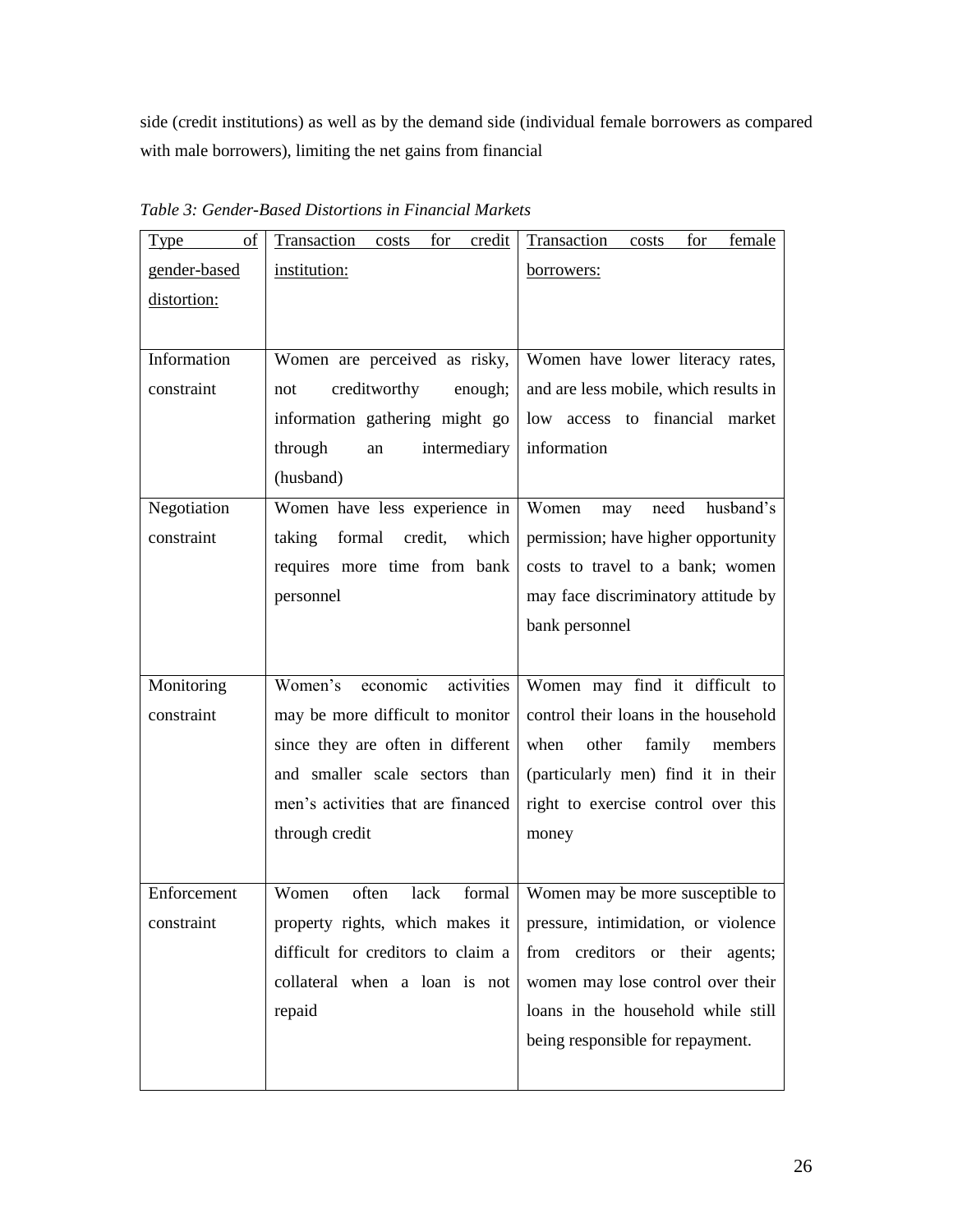Source: Adapted from Table 1 in S. Baden (1996) 'Gender Issues in Financial Liberalisation and Financial Sector Reform'. Paper prepared for EU (DG VIII) and OECD DAC/WID. Sussex: BRIDGE. See also van Staveren (2002).

transactions with women and making financial services for women less accessible and more expensive. The source of the distortions is often not real but irrational, based on a gender ideology that assumes women to be less capable of economic success than men. Just like gender biases in labour markets (masculine and feminine sectors and jobs) and land markets (absent or limited land property rights for women) lead to segmentation to the disadvantage of women, segmentation of financial markets according to gender creates disadvantages for women. At the same time, segmentation creates inefficiencies in resource allocation, an issue that will be discussed later on. From Table 3 it becomes clear how gender biases in society at large (like the prejudice that "women are less able to make investments profitable" for example) operate in financial markets and make them gender biased. Apart from transaction costs, some gender distortions lead to costs that are part of the service itself, like administration costs rather than transaction costs that occur outside the exchange. Because of less property and lower earnings of women, and because of their responsibility for household livelihood, women tend to save smaller amounts as well as to save and borrow more regularly compared with men. Women therefore need flexibility in saving and credit. However, credit institutions are not always prepared to provide this flexibility because of the corresponding administration costs.

Moreover, the almost universal norm of the male breadwinner and head of household has benefited men's property rights within households (Francine Blau, Marianne Ferber, and Anne Winkler, 1992; Naila Kabeer, 1994; Bina Agarwal, 1994). Women's property rights are often assumed to be included in household rights that are, in turn, often secured in the name of the (male) household head. In some countries, inheritance laws allocate less property to female heirs compared to male heirs, whereas widows are sometimes bereft of all the common property they shared with their husband, by the family-in-law. Women's limited possession of property and their constrained property rights limit their access to financial markets. This may lead to a lack of effective demand for credit by women, and may also discourage the accumulation of savings by women.

Furthermore, there exists gendered segmentation in financial markets. Vertical gender segmentation in financial markets runs along the line of scale: small loans tend to be demanded more often by women, larger loans more by men. Horizontal gender segmentation in financial markets is expressed by the fact that most female lenders lend to women, while most women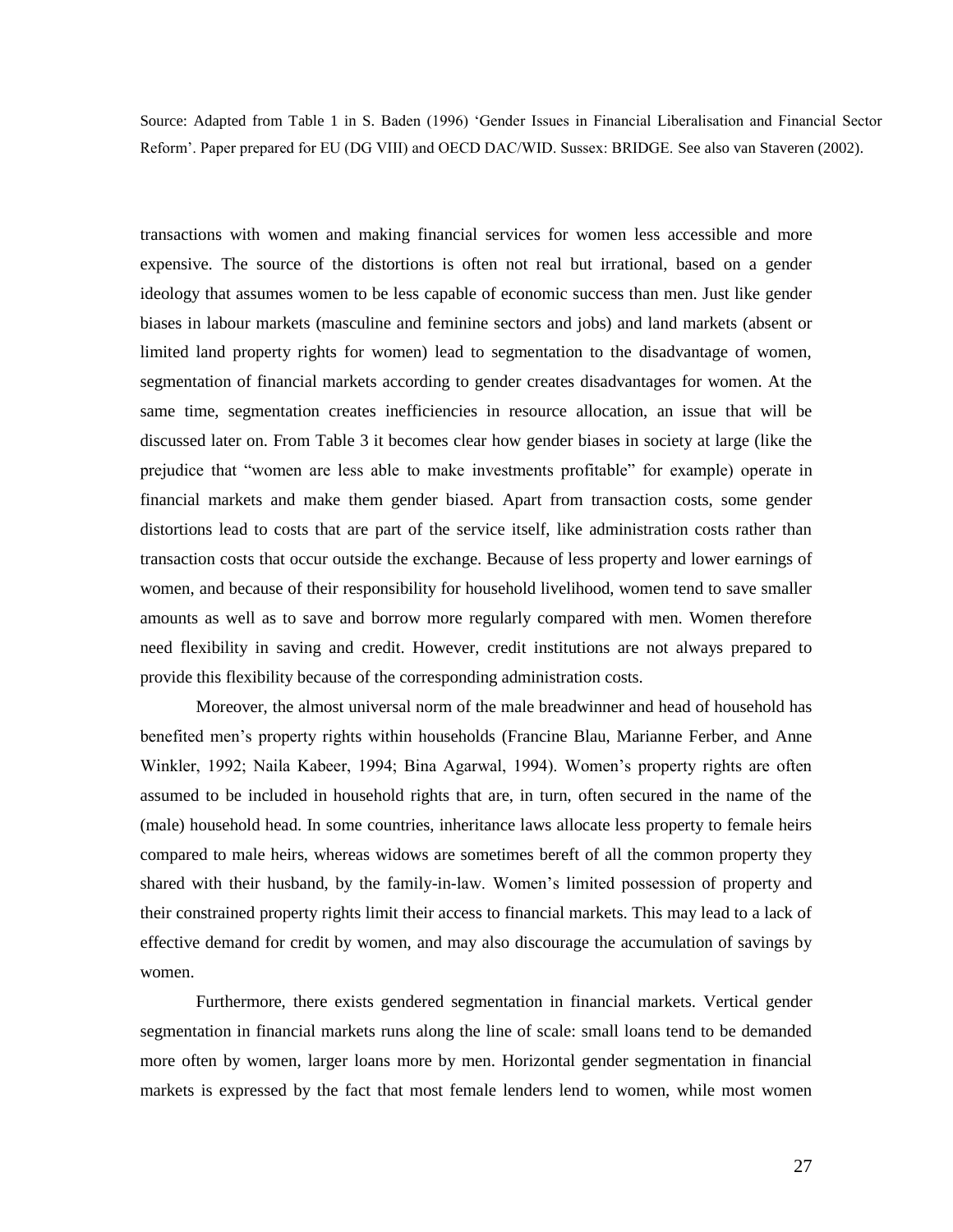borrowers borrow from credit institutions that have special programmes for women, or that exclusively target female borrowers, or informally within women's groups. Because of the gendered transaction costs referred to in Table 3 above, credit institutions show adverse selection in their behaviour: they select borrowers on the basis of their gender. This leads to the crowding in of female borrowers into a limited range of credit supply, which drives interest rates up in this sub-credit market. Or, in other words, excess demand for credit leads credit institutions to use quantity rather than price rationing to allocate funds (Yotopoulos and Sagrario Floro, 1992: 304), which in a context of gender segmentation of credit markets, leads them to exclude women and women's activities (like home-base production) from their portfolios (Baden, 1996). Gender segmentation in the division of labour thus reinforces gender segmentation in financial markets, indicating the relatedness of gendered institutions throughout the economy, with various feedback effects.

Discriminatory views held by credit institutions' personnel that women would be risky borrowers, that they would be less skilled entrepreneurs then men, and hence, less profitable, or that they would spend borrowed money on consumption without being able to repay, is a significant constraint on women's interactions in financial markets. Reality is different however. First, women tend to have high repayment rates, which defeats the prejudice against female borrowers: repayment rates of credit programmes that exclusively or in majority lend to women are around 97% (Women's World Banking, 1996, see footnote 12). Second, when women borrow for consumption purposes it is often to overcome short term liquidity problems that they can solve by long run cash flows, not endangering repayment (Baden, 1996).

At the macro level, gendered institutions impact on financial markets as a whole: through the savings rate, interest rate, and investments. As Baden (1996) concludes from the literature that she reviewed, the globalisation of financial markets through liberalisation has not succeeded in substantially raising savings rates. Investments have increased in some developing countries, depending on the inflow of FDI and World Bank loans and IMF credits, but not enough. Liberalised interest rates have moved in the direction of international market rates, but nevertheless they have not been able to generate effective and efficient financial markets in many developing countries. Aghion, Caroli, and Garcia-Penalosa (1999: 1621) conclude from a review of inequality and global markets that: "(a) inequality reduces investment opportunities (b) inequality worsens borrower's incentives  $(...)$ ". As an elaboration of this argument, the point can be made that gender inequality in financial markets reduces investment opportunities even further since it constrains women to invest and it worsens borrower's incentives since it discriminates against female borrowers. So, gender inequality is likely to contribute to aggregate low savings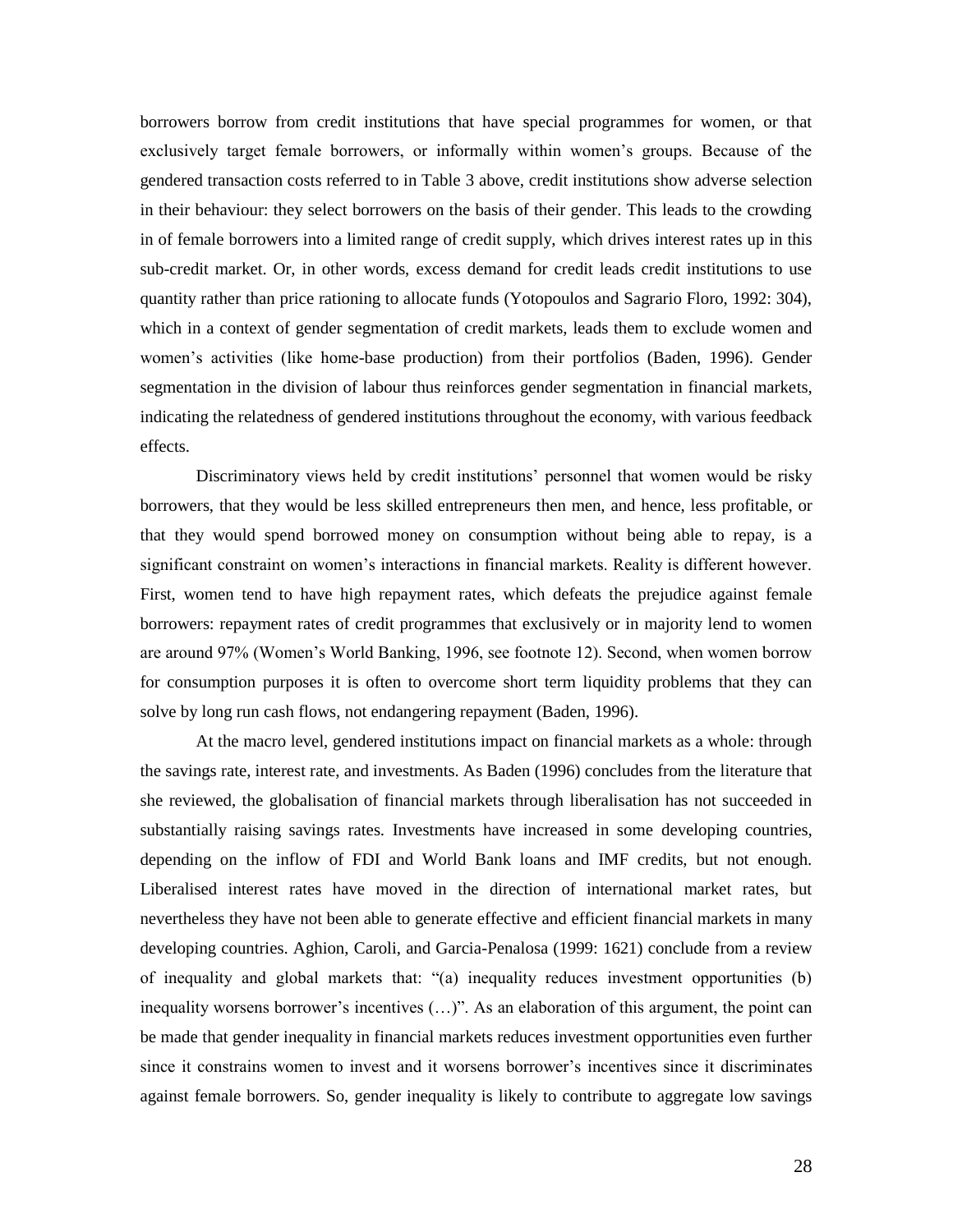rates, low investment rates, and distorted interest rates. Hence, also at the macro level, gender appears to be an endogenous variable, affecting monetary variables.

#### *6.3 Unstable: Gender-Based Instability in Financial Markets*

The lack of democracy in financial governance and the inequities that financial markets create are not only problematic in themselves but have also an impact on the stability of financial markets (Aghion, Caroli, and Garcia-Penalosa, 1999: 1628). The annual volume of foreign exchange transactions is about fifty times the volume of international trade in goods and services. The Asian financial crisis created reductions in the monetized real economy of over 10% of GDP, whereas the 2008 financial crisis led to lower but still significant reductions in GDP in the developed world. The instability that occurs along with these changes are increasingly perceived by some economists as having endogenous roots, rather than as occurring from outside shocks as is the common wisdom in mainstream economics. Endogenous causes of market instability are inherent in the structure of financial markets and financial institutions.

The burden of excessive financial risk is, however, not only shifted to tax payers and the public sector, but also to another part of the economy that is invisibly and silently called in at a crisis to balance the losses of financial markets: the care economy. Here, there is a need to include a gender perspective in the analysis. The shift of the burden of excessive risk by financial market actors incurring debts to finance increasingly risky investments and speculative transactions, is almost exclusively a male strategy. As I have argued above, the decision making positions in the world of finance are held by men, transactions with larger amounts of money are mainly done by men, and speculation is mainly a male activity. This is important to note because the persons to whom the burden of risk is shifted are predominantly female, and hence, the mechanism underlying the extent and impact of recent financial crises is highly gender biased. The burden of excessive risk that is shifted to the state not only concerns taxpayers but more importantly the burden is shifted to the users of public services, since, in most developing countries, government budget deficits are approached through budget cuts rather than through (politically often infeasible) increases in tax revenue. Because of a gender division of labour in most economies in North and South, women are made responsible for household food security, family health care and securing household supplies such as energy for cooking and safe drinking water. Cuts in the health budget, or in budgets concerning the provision of clean drinking water in poor urban districts and far away villages, and the abolishment of food subsidy to the urban poor or of input subsidies to food farmers (who in sub-Saharan Africa are in majority female), affect women more than men; in addition, cuts in educational budgets do not help to reduce the school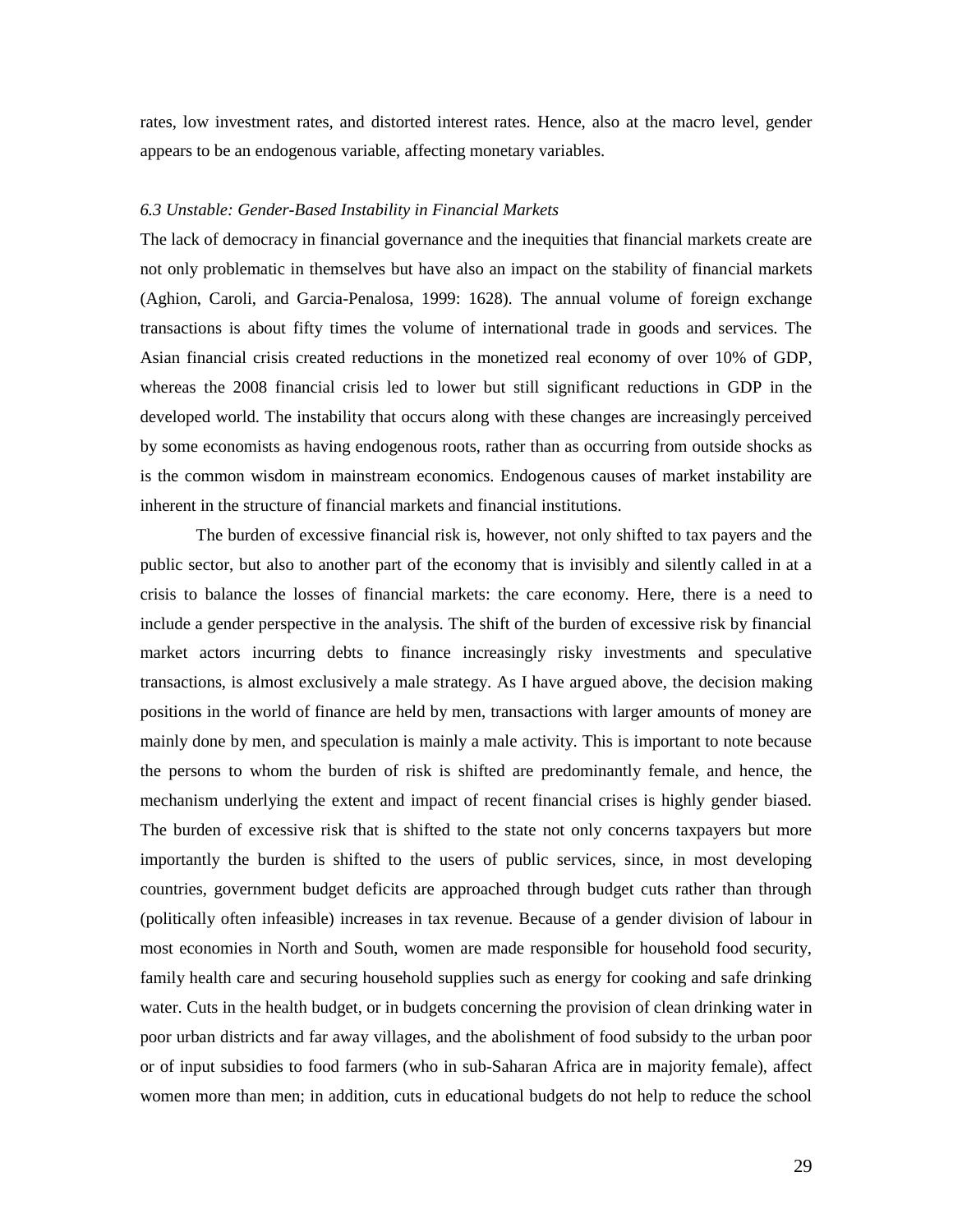enrolment gap between boys and girls, as studies on the effects of Structural Adjustment Programmes in Africa, Latin-America and Asia have shown (see, for example, Diane Elson, 1998).

Yet, this is not the main gender bias of the shift of the burden of excessive risk in global finance. Apart from a shift of the burden to states, there is a parallel shift of the burden of excessive risk to the non-monetized sector of the economy, or the care economy, which mainly functions on the basis of female unpaid labour. States, in North and South, and through states the taxpayer and receiver of public services is one sector of the economy to which excessive risk burdens are shifted, burdens that have been quantified above as lying between 4 and 9 percent of GDP. The care economy is another sector that incurs the costs of balancing financial instability, although in non-monetised terms. UNDP (1995) has quantified the market value of labour in the care economy around 50% of GDP, the majority of which is female labour. Lack of research on the relations between the monetised (real and financial) and non-monetised economy makes it impossible to make a reasonable estimation of the costs from financial market cycles shifted to female unpaid labour. An increasing number of case studies however, point out that increases in women's unpaid labour time are significant in periods of crisis in the developing world (Caroline Moser, 1989; Isabella Bakker, 1994; Pamela Sparr, 1994; Diane Elson, 1995; UNDP, 1995). In fact, the burden of shifting excessive risks from financial markets to the care economy might be captured in two ways.

First, production in the care economy can act as substitute production for public services that have either been cut or have been made too expensive by governments seeking ways to reduce their budget deficit through cost recovery measures (Diane Elson, 1998). This substitution effect prevents that the effect of a financial crisis on the real economy leads to an unacceptable fall in wellbeing at the household level. The types of public services that are substituted by female unpaid labour in times of crisis are health care (home care of the sick rather than hospitalisation); home made medicine rather than market bought medicine; a reduction in doctor visits), education (children are used for household labour rather than send to school), and public utilities (electricity is substituted for firewood, kerosine, or cow dung, whereas clean drinking water is substituted for unhygienic sources of water). This substitution of public services for services in the care economy helps the government to reduce its fiscal deficit and enables households to continue consumption, although at lower quality levels, without increasing monetary expenditure.

Second, production in the care economy can act as a substitute for production for the market. This can be analysed as savings but can also be regarded as production, albeit non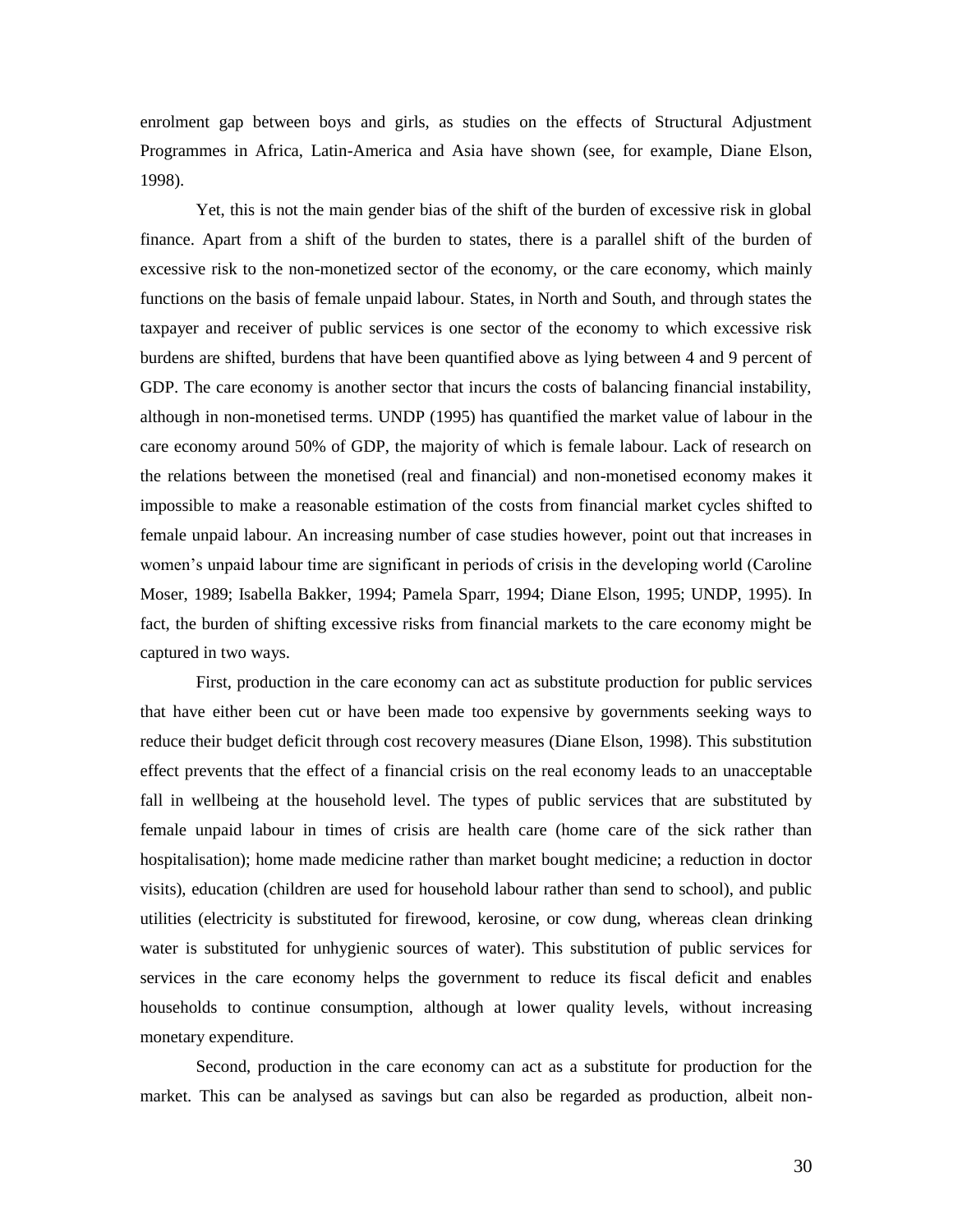monetized. The motivation is then not to save on household expenditures, but to reduce risks attached to production for the global market. Particularly in developing countries, exports are vulnerable for world market price instability, since most developing countries have a relatively homogenous export package. Moreover, in the agricultural sector, export crop varieties tend to be more vulnerable to climatic circumstances and crop diseases than indigenous crops. Hence, in a situation of economic crisis, and given the risk averseness of the poor who have no social security ensured by the state, it is rational for female producers to shift part of market production back to subsistence production, or at least to production for local markets rather than for the high-risk world market. Moreover, even when women, like female farmers in sub-Saharan Africa, are prepared to take the risk on world market production, they are unlikely to do so because of gender distortions. This is because women face another risk that prevents them to benefit from production for the global market, which is a lack of control over the receipts of such production in the household (World Bank 1999).

#### **7. Summary and Conclusions**

The emphasis of this chapter has been on demonstrating, with results from empirical research in feminist macroeconomics, that gender is endogenous to the economic process, and that inequality in gender relations often has a negative effect on economic (and economic policy) outcomes. What is important to emphasize here, is that gender is not only a micro-level variable, but also an important macro-level variable and perspective. Just like, for example, inequality as measured by the Gini-coefficient is a macro variable featuring in some growth equation, the gender wage gap is a macro variable explaining growth differences between labour-intensive export economies on the one hand, and capital intensive or less export oriented economies on the other hand.

As a recapitulation, let me briefly sketch the main theoretical paths through which these gendered economic processes occur. A first mechanism is through a gendered response to uncertainty. Whereas a liquidity preference is generally seen as the major household response to uncertainty, such as unemployment, a substitution of market demand for consumer goods by selfproduction through unpaid work is often overlooked as another response. When this response is combined with the additional worker effect, often through additional hours of female labour supplied, these responses may actually aggravate a crisis, by reducing aggregate demand and increasing unemployment. A second mechanism is through the interconnectedness of aggregate supply and demand in the household, through the multiple roles that household members play, differentiated through the gender division of labour: consumer, paid worker, unpaid worker,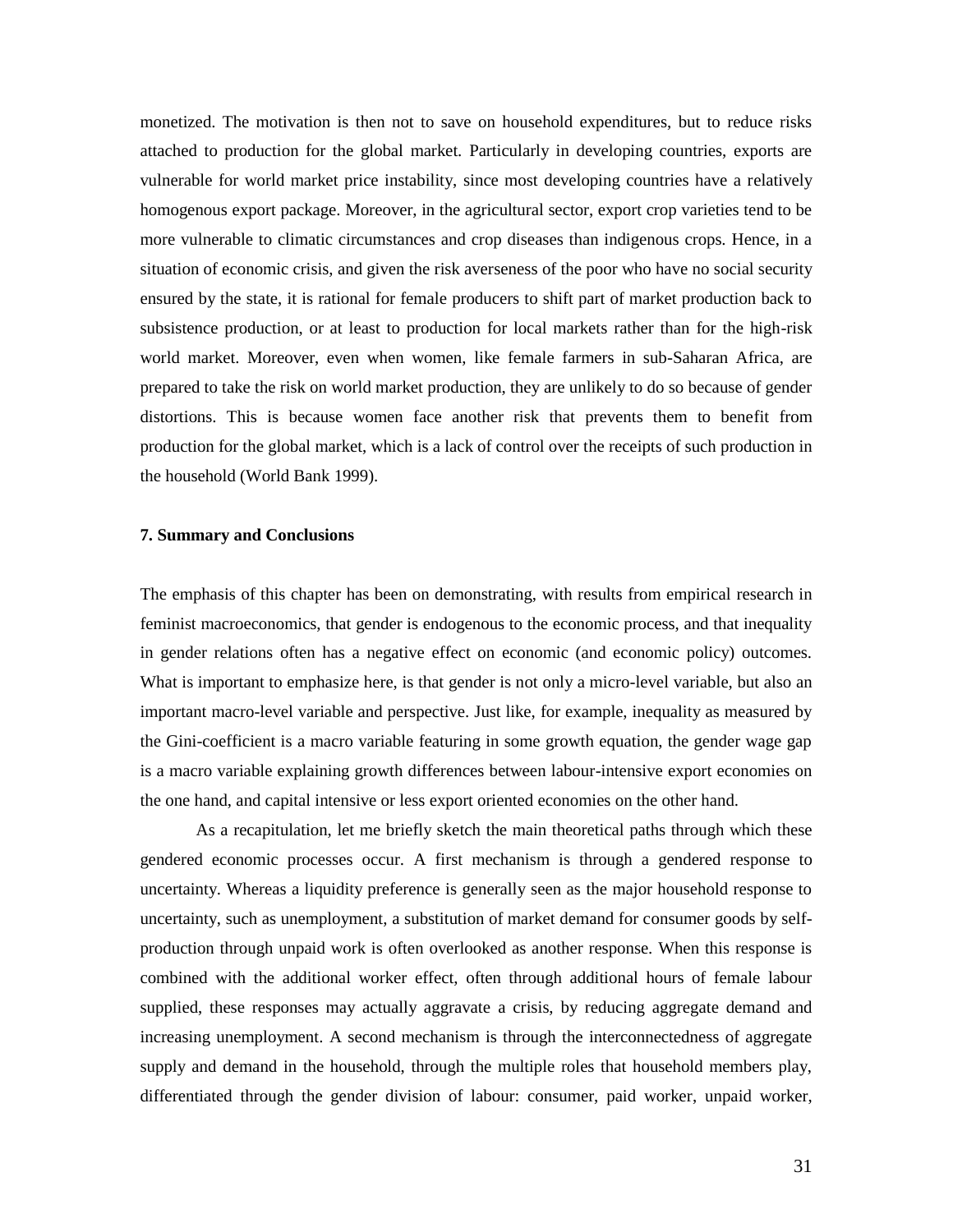entrepreneur, saver, investor, tax payer, and receiver of public services. This may result, for example, in different propensities to consume and save for men and women, even at the same level of income. In turn, such gendered economic roles in the household may also lead to gendered patterns of expectations, which may result in different levels if risk-taking by men and women, and possible shifting of risks from males to females in the shape of additional paid and unpaid female labour time during downturns. A third mechanism is through asymmetric institutions, which work out differently for men and women, or even benefit the one group to the disadvantage of the other group. This mechanism runs largely parallel to that of class, with the important addition that gendered institutions not only differentiate between households but also within households. If for wage earners, the propensity to consume is higher than for capital earners (and the proportion of imported goods lower), a well known implication may be that economic stimulus packages would be more effective by stimulating wage income rather than capital income. In analogy, aggregate demand may be stimulated more effectively by expanding employment for women and/or increasing women's wages relative to men's wages.

In conclusion, gender has clear economic dimensions, affecting economic variables, decisions, constraints, opportunities, and outcomes. Therefore, treating gender as only an impact variable relevant from a social perspective – are women affected differently, and perhaps more negatively, than men by a particular economic policy? – is an important question but a far too limited way to treat gender in economics. Good economic analysis also includes questions on how social inequalities, such as gender, affect micro and macro economic behaviour, variables, relationships and policy effectiveness. New economic thinking can only emerge when it builds on inclusive economic thinking, which implies a far deeper understanding of how gender affects economic processes. This requires a move well beyond neoclassical economics into pluralist and contextualized economic analysis. This chapter ahs argued that such analysis is not only possible at the micro level but even at the macro level, so that positive and negative relationships between gender inequalities on the one hand and inefficiency on the other hand are taken into account in the study of trade, fiscal and monetary policy, financial crises, and growth strategies.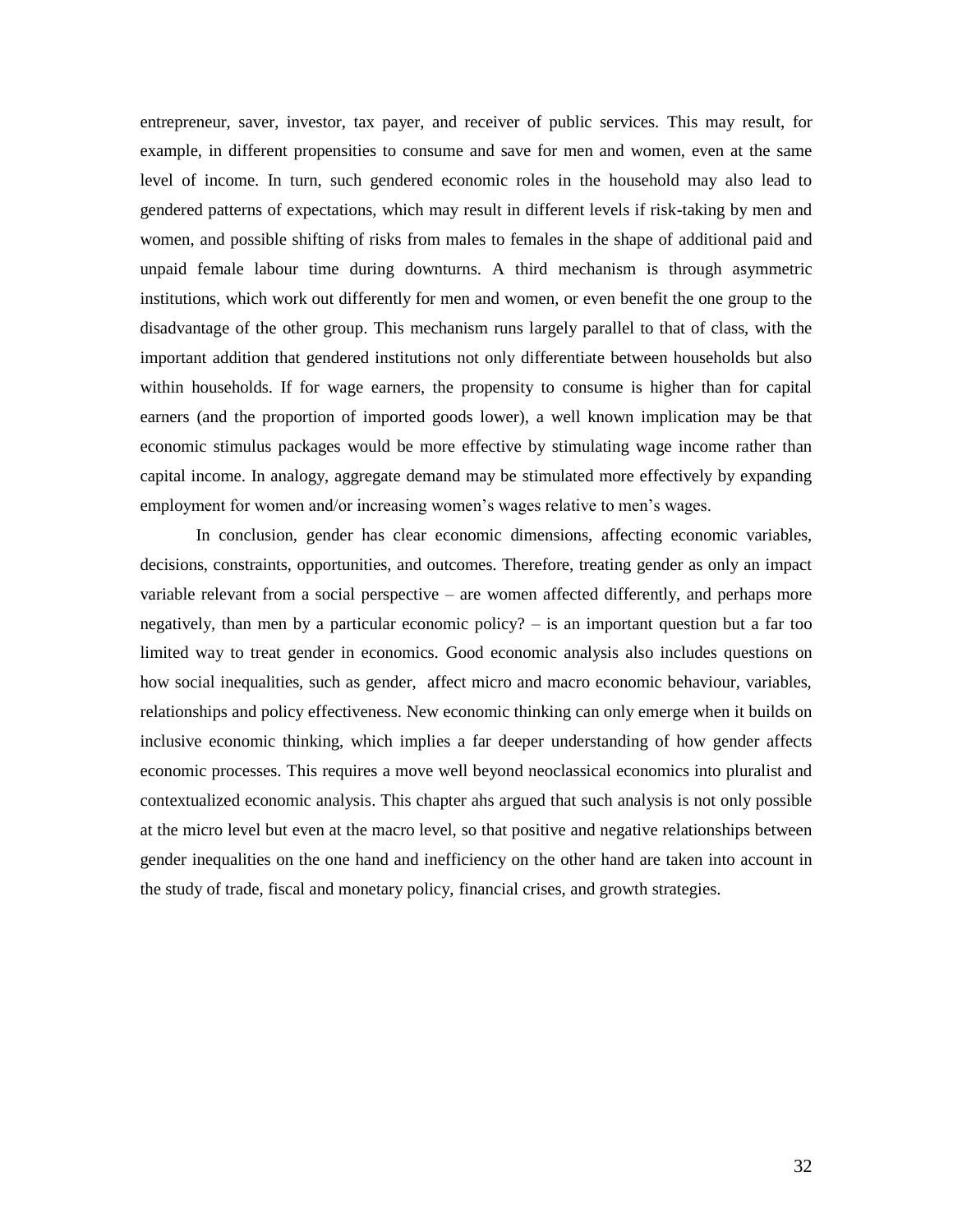#### **References**

- Aghion, P., Caroli, E. and Garcia-Penalosa, C. (1999), "Inequality and Economic Growth: The Perspective of the New Growth Theories", *Journal of Economic Literature* 37 (4), pp. 1615- 1660.
- Allendorf, K. (2007), "Do Women"s Land Rights Promote Empowerment and Child Health in Nepal?", *World Development* 35 (11), pp. 1975-88.
- Alsop, R, M.F. Bertelsen, and J. Holland (2006), *Empowerment in Practice. From Analysis to Implementation*. Washington D.C.: World Bank.
- Agarwal, B. (1994), *A Field of One"s Own. Gender and Land Rights in South Asia*. Cambridge: Cambridge University Press.
- Agarwal, B. (1997), "'Bargaining' and Gender Relations: Within and Beyond the Household", *Feminist Economics* 3 (1), pp. 1-51.
- Baden, S. (1996), "Gender Issues in Financial Liberalisation and Financial Sector Reform". Paper prepared for EU (DG VIII) and OECD DAC/WID. Sussex: BRIDGE.
- Bakker, I. (ed.) (1994), *The Strategic Silence. Gender and Economic Policy*. London: Zed Books.
- Barrientos, S.(2007), "gender, Codes of Conduct and Labour Standards in Global Production Systems", in van Staveren et al. (eds.) *The Feminist Economics of Trade*. London: Routledge, pp. 239-256.
- Berik, G. and van der Meulen Rodgers, Y. (2004), "International trade and gender wage discrimination: evidence from East Asia", *Review of Development Economics* 8: 237-254.
- Biernat, M., Ch. Crandall, S. Halpin, D. Kobrynowicz, and L. Young (1998), "All That You Can Be: Stereotyping of Self and Others in a Military Context", *Journal of Personality and Social Psychology*, 75 (2), pp. 301-17.
- Blau, F., M. Ferber, and A. Winkler (1992), *The Economics of Women, Men and Work*. Upper Saddle River: Prentice Hall. Third Edition.
- Blaug, M., (2001), "Is Competition Such a Good Thing? Static Efficiency versus Dynamic Efficiency", *Review of Industrial Organization* 19, pp. 37-48.
- Blecker, R., and S. Seguino (2002), "Macroeconomic Effects of Reducing Gender Wage Inequality in an Export-Oriented, Semi-Industrialized Economy", *Review of Development Economics* 6 (1), pp. 103-119.
- Cammack, P. (2004), "What the World Bank Means by Poverty Reduction, and Why it Matters", *New Political Economy* 9 (2), pp. 189-211.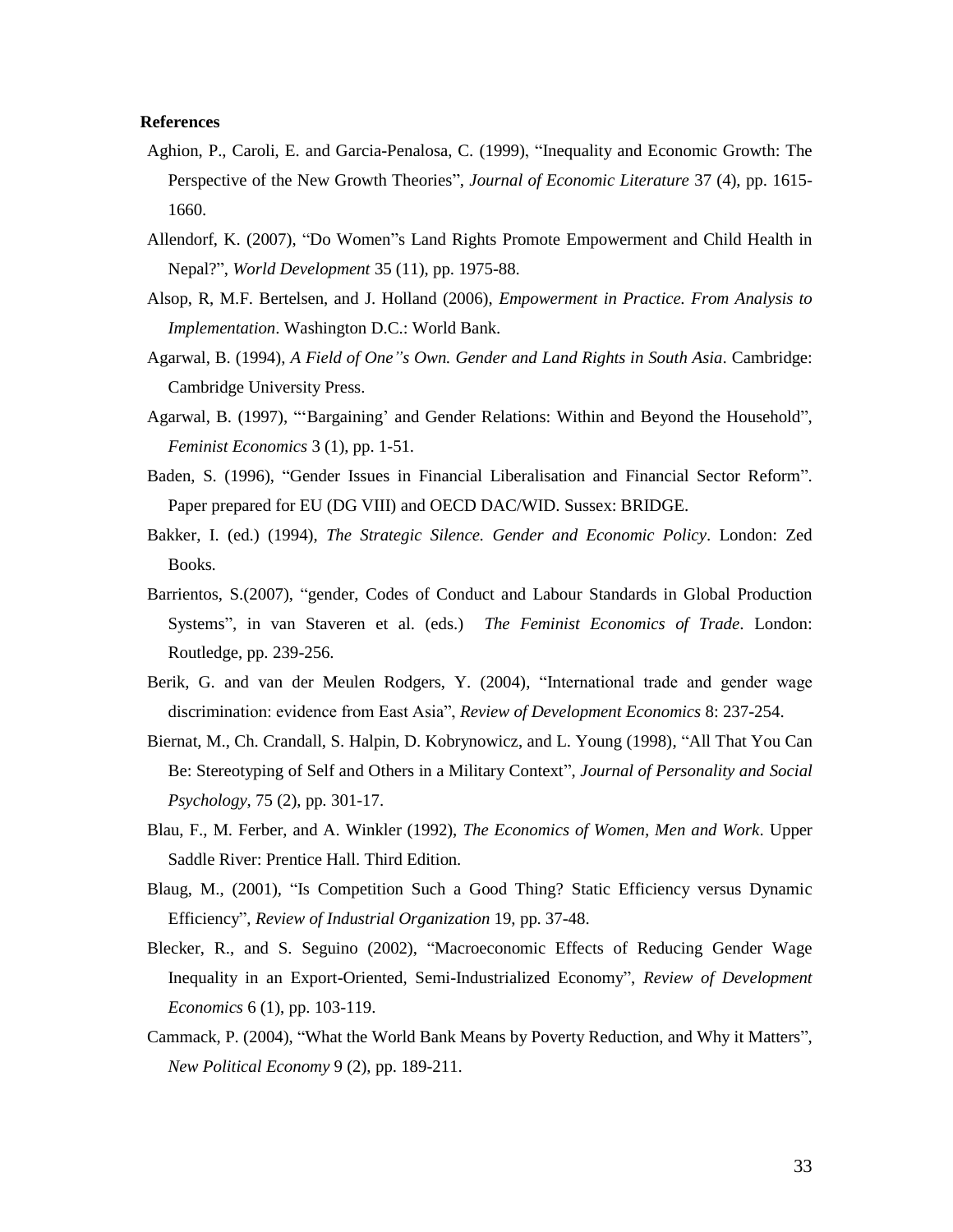- Craig, D., and Porter, D. (2003), Poverty Reduction Strategy Papers: a New Convergence. *World Development* 31 (1), pp. 53-69.
- Catão, L. and Falcetti, E. (2002), "Determinants of Argentina"s external trade", *Journal of Applied Economics* V(1): 19-57.
- Darity, W. (2007), "The Formal Structure of a Gender-Segregated Low-Income Economy, in van Staveren et al. (eds.) *The Feminist Economics of Trade*. London: Routledge, pp. 78-90.
- Dasgupta, P. (1993), *An Inquiry into Well-Being and Destitution*. Oxford: Clarendon Press.
- Doss, Cheryl (2006), "The Effects of Household Property Ownership on Expenditure Patterns in Ghana", *Journal of African Economies* 15 (1), pp. 149-80.
- Elson, D. (1995), *Male Bias in Economic Development*. Manchester: University of Manchester Press.
- Elson, D. (1998), " Sector Programme Support". A collection of papers published by the Graduate School of Social Sciences, Genecon Unit. Manchester: University of Manchester. For OECD/DAC – WID.
- Elson, D. and N. Çaĝatay (2000), The Social Content of Macroeconomic Policies, *World Development* 28 (7), pp.1347-1364.
- Ertürk, K. and Çaĝatay, N. (1995), Macroeconomic Consequences of Cyclical and Secular Changes in Feminization: an Experiment at Gendered Macromodeling, *World Development* 23 (11), pp. 1969-77.
- Ezzati, M., A. Friedman, S. Kulkarni, and Ch. Murray (2008), "The Reversal of Fortunes: Trends in County Mortality and Cross-County Mortality Disparities in the United States", *PLOS Medicine* 5 (4), pp. 557-68.
- Folbre, N. (1994), *Who Pays for the Kids? Gender and the Structures of Constraint*. London: Routledge.
- George, D. (2001), *Preference Pollution. How Markets Create the Desires we Dislike*. Ann Arbor: University of Michigan Press.
- Goetz, A.M. (1997), *Getting Institutions Right for Women in Development*. London: Zed Books.
- Gottschalk, R. (2005), "The Macro Content of PRSPs: Assessing the Need for a More Flexible Macroeconomic Policy Framework", *Development Policy Review* 23 (4), pp. 419-442.
- Hodgson, G. (2006), "What are Institutions?", *Journal of Economic Issues* 60 (1), pp. 1-25.
- Ibrahim, S., and S. Alkire (2007), Agency and Empowerment. A Proposal for Internationally Comparable Indicators. Oxford: OPHI Working Paper Series. Oxford Poverty and Human development Institute.
- IDB (2004), *Mercosur Report 2003-2004*. Buenos Aires: IDB-INTAL.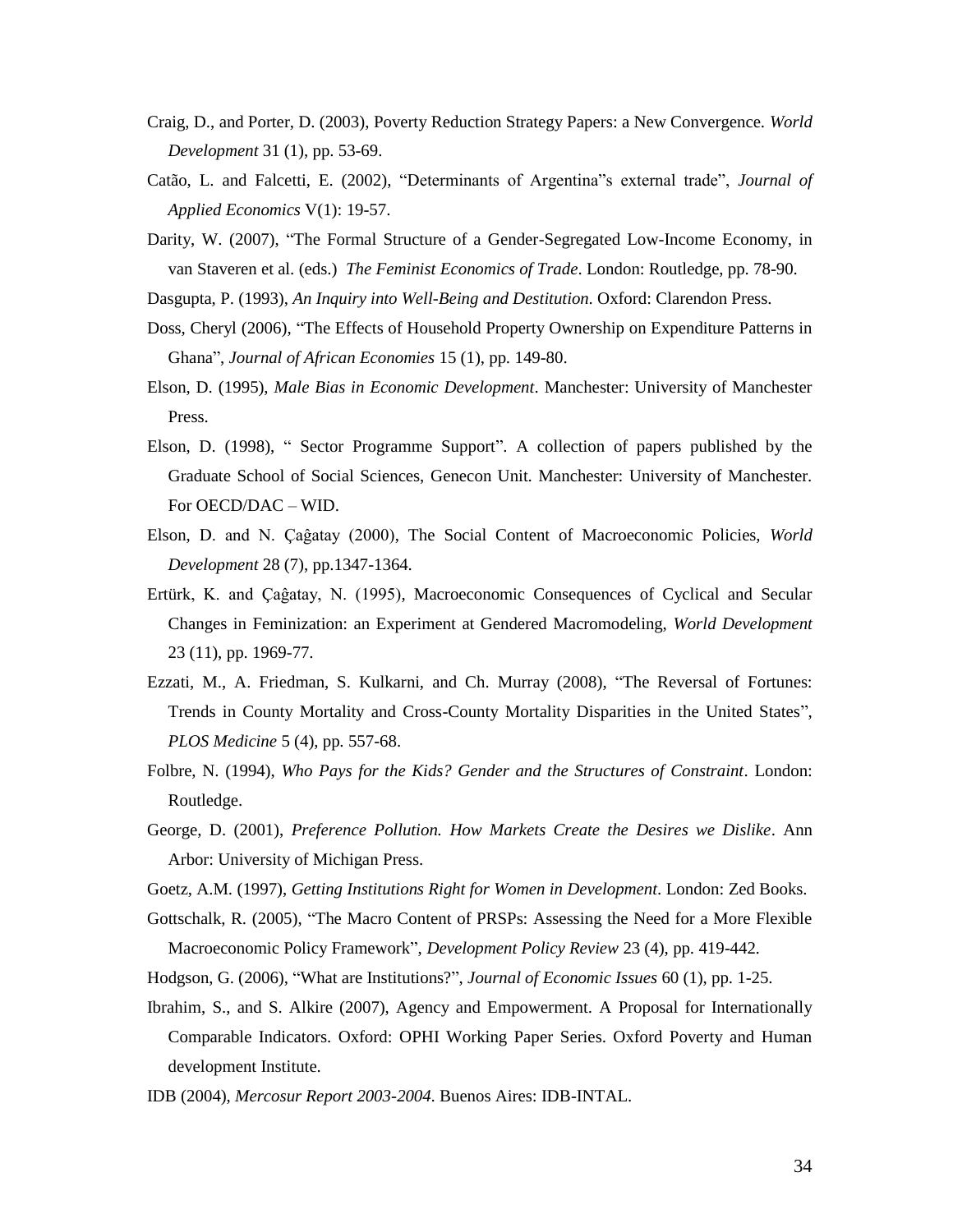- Inglehart, R., and P. Norris (eds.) (2003), *Rising Tide: Gender Equality and Cultural Change Around the World*. Cambridge: Cambridge University Press.
- Jejeebhoy, S. (1995), *Women"s Education, Autonomy, and Reproductive Behavior: Experience from Developing Countries*. New York: Oxford University Press.
- Kabeer, N., (2001), "Conflicts over Credit: Re-Evaluating the Empowerment Potential of Loans to Women in Rural Bangladesh", *World Development* 29 (1), pp. 63-84.
- Kabeer, N. (1994), *Reversed Realities. Gender Hierarchies in Development Thought*. London: Verso.
- Klasen, S. (2002), "Low Schooling for Girls, Slower Growth for All? Cross-Country Evidence on the Effect of Gender Inequality in Education on Economic Development", *World Bank Economic Review* 16 (3), pp. 345-73.
- Klasen, S., and D. Abu-Ghaida (2004), "The Costs of Missing the Millennium Development Goal on Gender Equity", *World Development* 32 (7), pp. 1075-1107.
- Kongar, E. (2007), "Importing Equality or Exporting Jobs? Competition and Gender Wage and Employment Differentials in US Manufacturing", in van Staveren et al. (eds.) *The Feminist Economics of Trade*. London: Routledge, pp. 215-236.
- Krug, B., and I. van Staveren (2002), "Gender Audit: Whim or Voice?", *Public Finance and Management* 2 (2), pp. 190-217.
- Kurien, C.T. (1996), *Rethinking Economics. Reflections Based on a Study of the Indian Economy*. New Delhi: Sage.
- Khwaja, A.I. (2005), "Measuring Empowerment at the Community Level: An Economist"s Perspective", in D. Narayan (ed.), *Measuring Empowerment. Cross-Disciplinary Perspectives*. Washington D.C.: World Bank, pp. 267-84.
- Lagerlöf, N. (2003), "Gender Equality and Long-Run Growth", *Journal of Economic Growth* 8 (4), pp. 403-26.
- Morduch, J. (1999), "The Microfinance Promise" in *Journal of Economic Literature* 37 (4), pp. 1569-1614.
- Morrisson, Ch., and J. Jütting (2005), "Women"s Discrimination in Developing Countries: A New Data Set for Better Policies", *World Development* 33 (7), pp. 1065-81.
- Moser, C. (1989), "The Impact of Recession and Adjustment Policies at the Micro Level: Low Income Women and Their Households in Guayaquil, Ecuador" in UNICEF, *The Invisible Adjustment. Poor Women and the Economic Crisis*. Second Revised Edition. Santiagio: UNICEF, pp. 137-166.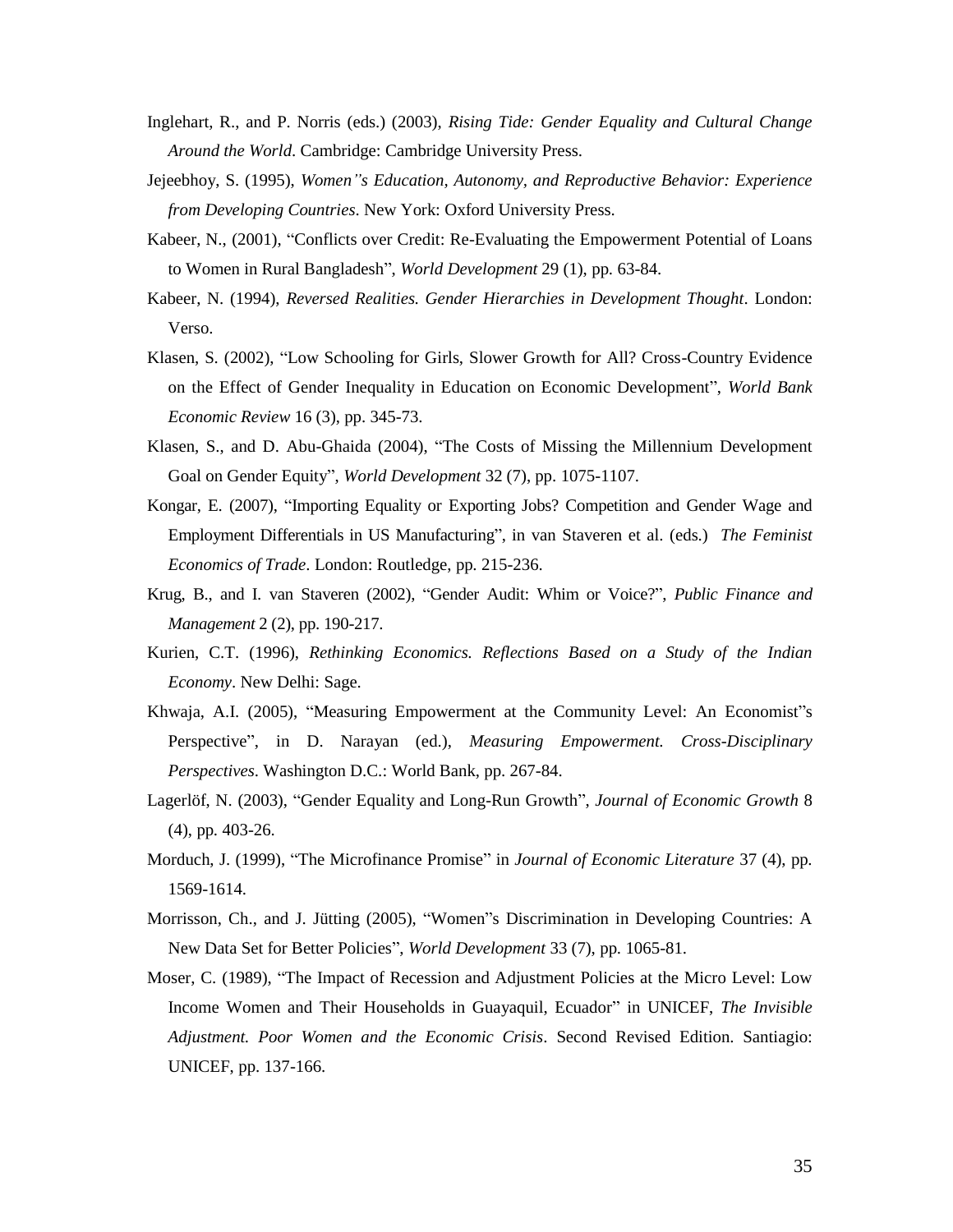- Narayan, D. (2005a*), Measuring Empowerment. Cross-Disciplinary Perspectives*. Washington D.C.: World Bank.
- Narayan, D. (2005b), "Conceptual Framework and Methodological Challenges", in *Measuring Empowerment. Cross-Disciplinary Perspectives*. Washington D.C.: World Bank, pp. 3-38.
- Nikièma, B., S. Haddad and L. Potvin (2008), "Women Bargaining to Seek Healthcare: Norms, Domestic Practices, and Implications in Rural Burkina Faso", *World Development* 36 (4), pp. 608-24.
- Norton, A. and D. Elson (2002), What"s Behind the Budget? Politics, Rights and Accountability in the Budget Process. London: ODI.
- OECD (2006), Gender Institutions Database. URL: <http://stats.oecd.org/WBOS/default.aspx?DatasetCode=GID&lang=en>
- Osterreich, S. (2007), "Gender, Trade and Development: Labor Market Discrimination and North-South Terms of Trade", in I. van Staveren et al. (eds.), *The Feminist Economics of Trade*. London: Routledge, pp. 55-77.
- Ozler, S. (2007), "Export-led Industrialization and Gender Differences in Job Creation and Destruction: Micro Evidence from the Turkish Manufacturing Sector", in I. van Staveren et al. (eds.) *The Feminist Economics of Trade*. London: Routledge.
- Palley, T. (2004), *"The Economic Case for International Labour Standards",* Cambridge Journal of Economics *28, pp. 21-36.*
- Peet, R. (2003), Unholy Trinity: The IMF, World Bank and WTO*. London: Zed.*
- Pitt, M. and S. Khandker (1998), "The Impact of Group-Based Credit Programs on Poor Households in Bangladesh: Does the Gender of Participants Matter?" in *Journal of Political Economy*, 106 (5), pp. 958-996.
- Reid, M. (1934), *Economics of Household Production*. New York/London: Wiley/Chapman & Hall.
- Reid, M. (1943), *Food for People*. New York/London: Wiley/Chapman & Hall.
- Seguino, S. (2000a), "Accounting for Gender in Asian Economic Growth", *Feminist Economics* 6 (3), pp. 27-58.
- Seguino, S. (2000b), "Gender Inequality and Economic Growth: A Cross-Country Analysis", *World Development*, 28 (7), pp. 1211-1230.
- Sen, A. (1981), *Poverty and Famines: An Essay on Entitlement and Deprivation*, Oxford: Clarendon Press.
- (1990) 'Gender and Cooperative Conflicts', in Irene Tinker (ed.) *Persistent Inequalities*.

Oxford: Oxford University Press, pp. 123-149.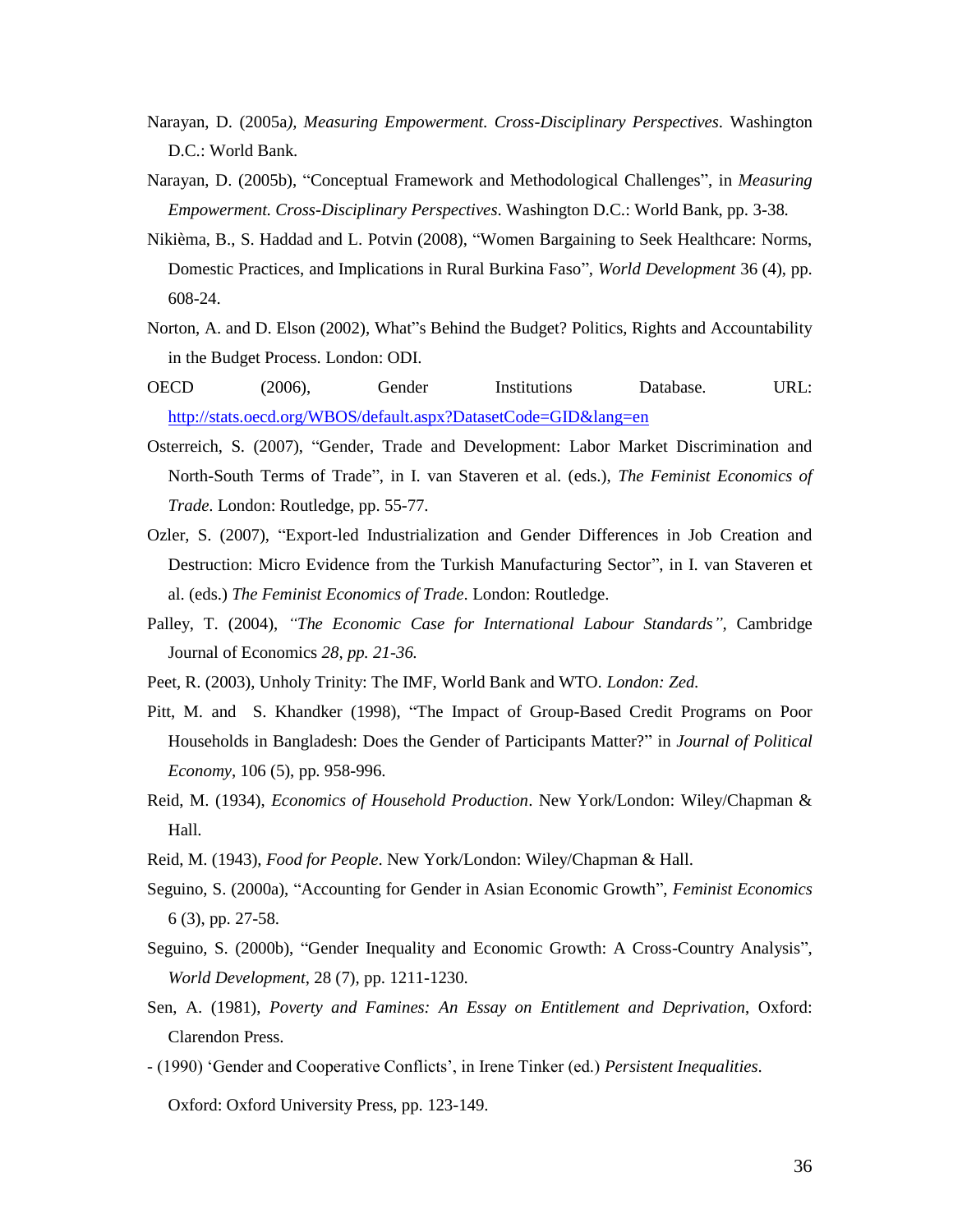- Shih, M., T. Pittinsky, and A. Trahan (2006), "Domain-Specific Effects of Stereotypes on Performance", *Self and Identity* 5 (1), pp. 1-14.
- Sparr, P. (ed.) (1994), *Mortgaging Women"s Lives. Feminist Critiques of Structural Adjustment*. London: Zed Books.
- Standing, G. (1999), "Global Feminisation Through Flexible Labor: a Theme Revisited", *World Development* 27, pp. 583-602.
- Stiglitz, J. (2002), *Globalization and its Discontents*. New York: Norton.
- Thompson, M., and C. Derichs (2005), Frauen and der Macht. Dynastien und Politischen Führerinnen in Asien. University of Passau.
- Truong, T. (1999), "The Underbelly of the Tiger: Gender and the Demystification of the Asian Miracle", *Review of International Political Economy*, 6 (2), pp. 133-165.
- UNDP (1995), *Human Development Report 1995*. Oxford: Oxford University Press.
- UNRISD (2005), Gender Equality. Striving for Justice in an Unequal World. Geneva: UNRISD.
- Van Staveren, I. (2002), "Global Finance and Gender" in Jan-Aart Scholte and Albrecht Schnabel (eds.), *Civil Society and Global Finance*. London: Routledge, pp. 228-246.
- Van Staveren, I. (2003), "Feminist Fiction and Feminist Economics Charlotte Perkins Gilman on Efficiency" in D. Barker and E. Kuiper (eds.), *Toward a Feminist Philosophy of Economics*. London: Routledge, pp. 56-69.
- Van Staveren, I. (2007a), "Monitoring Gender Impacts of Trade" in van Staveren, Elson, Cagatay and Crown (eds.) *The Feminist Economics of Trade*. London: Routledge, pp. 257-276.
- Van Staveren, I. (2007b), "Gender Inequality and Policies: Why More Labour Force Participation, Education, and Credit do Not Always Help", paper presented at the EAEPE conference held in Porto, 1-2 November.
- Van Staveren, I. (2007c), 'The Ethics of Efficiency', SCEME working paper no. 18, 2007. Stirling: Stirling Centre for Economic Methodology, University of Stirling, 24 pp.
- Van Staveren, I. (2008), "The Gender Bias of the Poverty Reduction Strategy Framework", *Review of International Political Economy*, 15 (2), pp. 289-313.
- Van Staveren, I., D. Elson, N. Cagatay, and C. Grown (eds.) (2007), *The Feminist Economics of Trade*. London: Routledge.
- Veblen, T. (1931) [1899], *The Theory of the Leisure Class*. New York; Dover Publications.
- Walsh, V. (1996), *Rationality, Allocation, and Reproduction*. Oxford: Clarendon Press.
- Walsh, V.,(2000), "Smith after Sen", *Review of Political Economy* 12 (1), pp. 5-25.
- Walsh, V. (2003), "Sen after Putnam", *Review of Political Economy* 15 (3), pp. 315-394.